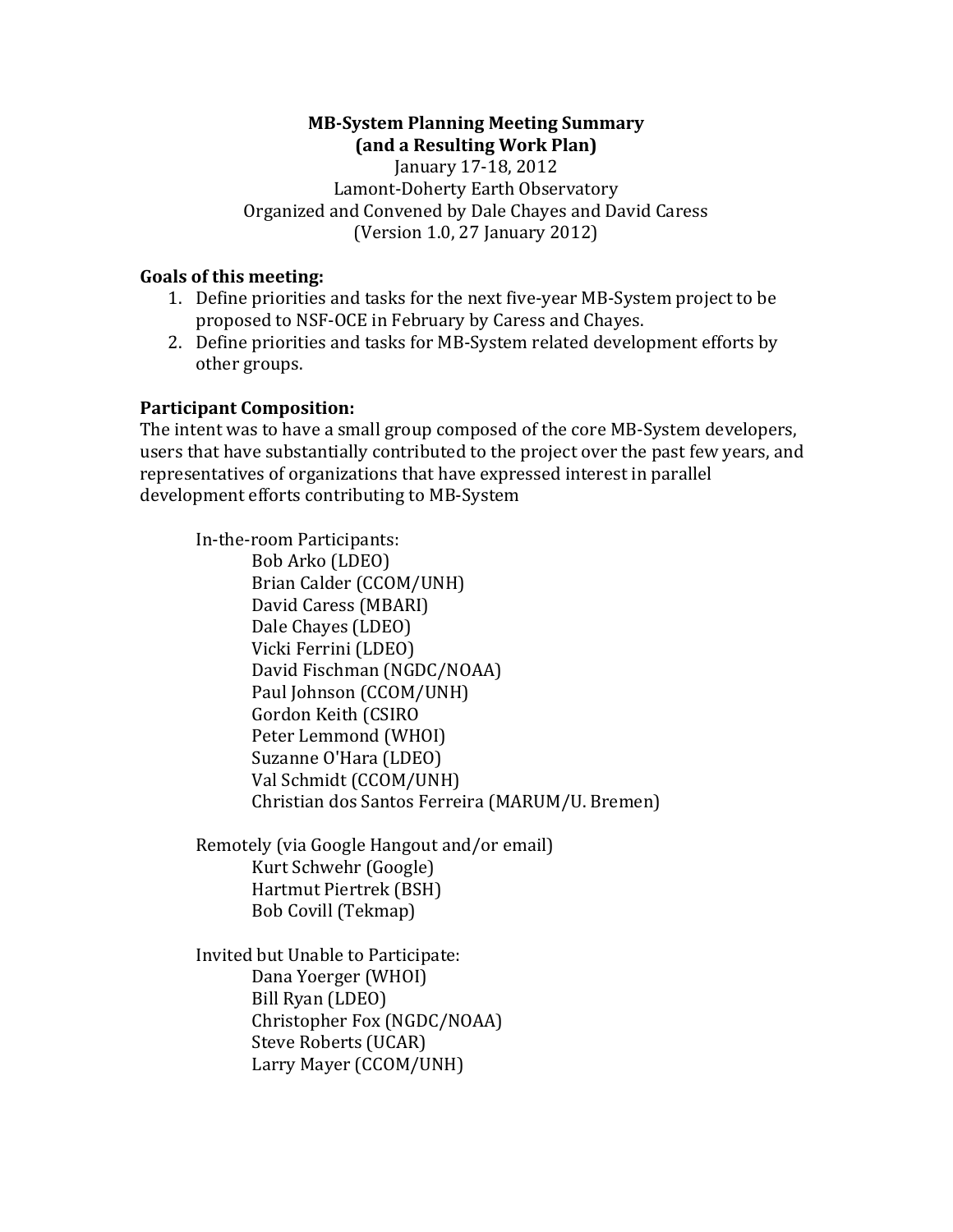| LDEO:            | Lamont-Doherty Earth Observatory of Columbia University,<br>Palisades, NY, USA                                                   |
|------------------|----------------------------------------------------------------------------------------------------------------------------------|
| MBARI:           | Monterey Bay Aquarium Research Institute, Moss Landing,<br>CA, USA                                                               |
| CCOM/UNH:        | Center for Coastal and Ocean Mapping (CCOM)/ Joint<br>Hydrographic Center (JHC), University of New Hampshire,<br>Durham, NH, USA |
| NGDC/NOAA:       | National Geophysical Data Center, NOAA, Boulder, CO, USA                                                                         |
| CSIRO:           | Commonwealth Scientific and Industrial Research                                                                                  |
|                  | Organisation, Marine and Atmospheric Research, Hobart,<br>Tasmania, Australia                                                    |
| WHOI:            | Woods Hole Oceanographic Institution, Woods Hole, MA, USA                                                                        |
| MARUM/U. Bremen: | Center for Marine Environmental Sciences University of<br>Bremen, Bremen, Germany                                                |
| Google:          | Google Earth, Google, Mountain View, CA, USA                                                                                     |
| BSH:             | Bundesamt für Seeschifffahrt und Hydrographie (Federal<br>Maritime and Hydrographic Agency of Germany), Hamburg,<br>Germany      |
| Tekmap:          | Tekmap Consulting, Fall River, Nova Scotia, Canada                                                                               |

# **Agenda:**

This meeting involved two days of informal discussions. All participants were encouraged to identify and elaborate on:

- Problems what needs improvement?
- Priorities for new development what needs to be added?

The first day the discussion was intended to be comprehensive, with input from everyone and discussion of everything. Overnight the participants were asked to identify their highest priority issues. The second days discussion focused on the high priority issues, ending with a ranking by vote (each participant having three votes) of the priorities.

## **Some Implicit Priorities:**

David Caress identified a few issues as having priority regardless of the discussion. The other participants therefore didn't include these in their rankings:

- Fixing the problem calculating beam angles in current generation Kongsberg multibeam data, which makes the initial conversion from raw.all files to format 59 very slow and degrades recalculation of the bathymetry by raytracing.
- Re-architecting the MBIO API to reflect additions to the "standard" information required for processing swath data.
- Recasting the coordinate systems used internally.
- Implementing full handling and application of sensor offsets, allowing straightforward handling all cases:
	- $\circ$  Data are initially uncorrected for offsets and biases
	- $\circ$  Data are initially corrected for offsets and biases, but with errors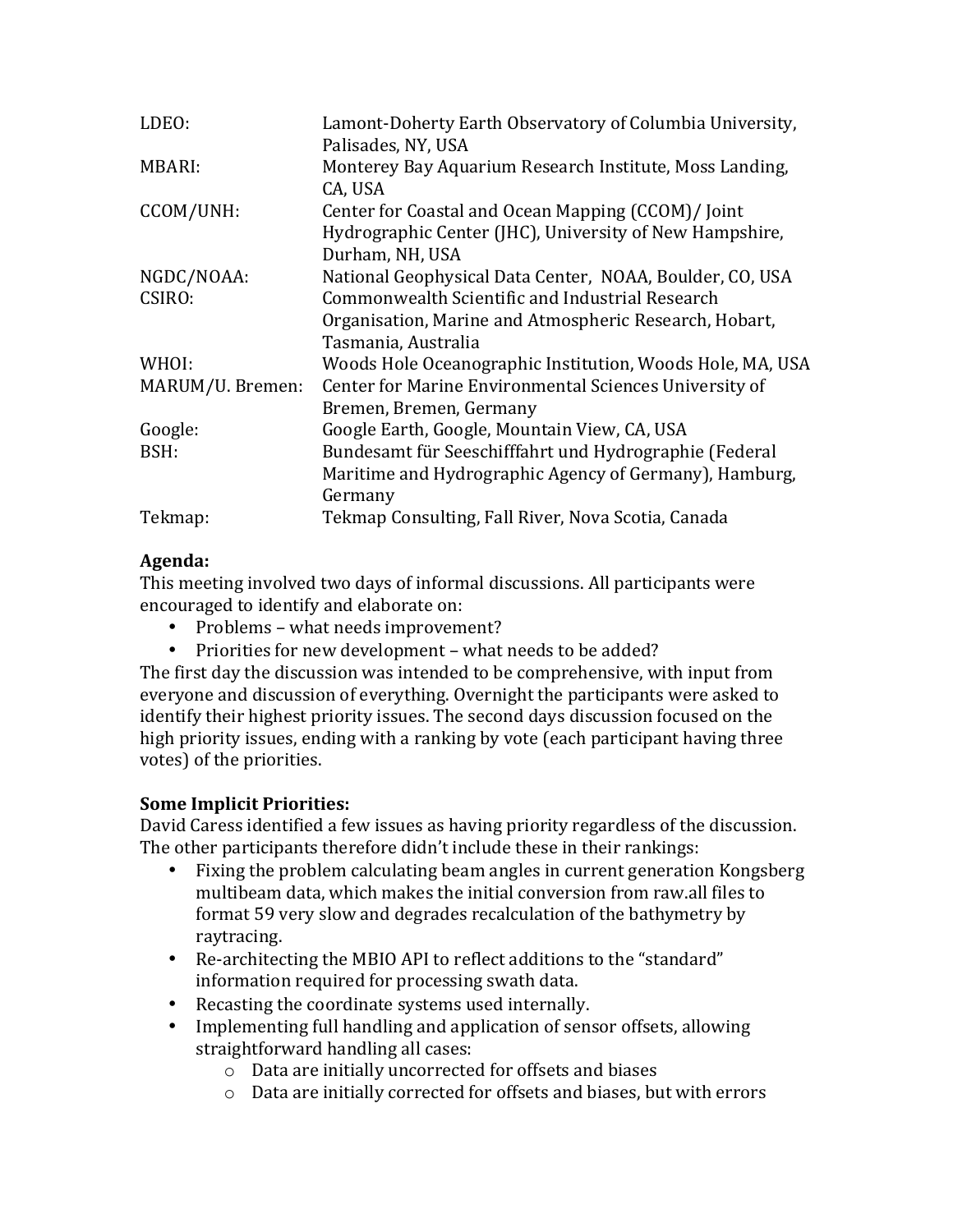$\circ$  Data are initially corrected for offsets and biases with no errors

## List of High Priority Issues:

One or more participants identified the following issues as being of high priority. The number of votes for each issue is shown.

- Water column data  $(6)$
- Metadata (3)
- Improved patch test calibration (3)
- Improved performance (3)
- Data formats (3)
- Long-term persistence of MB-System (3)
- Documentation (2)
- GIS object output (2)
- Support for compressed data files  $(2)$
- Integration with CHRT (new version of CUBE) (2)
- Easier public access to the code archive  $(1)$
- Quality indicators (1)
- Generic file format  $(1)$
- Easier software distribution  $(1)$
- BAG files  $(1)$
- Arbitrary Weighting  $(1)$
- Very low altitude, very high resolution (1)
- Realtime display  $(1)$
- $\bullet$  Overall, project manager GUI  $(1)$
- Switch graphical tools from  $X11/M$ otif to Qt $(1)$

# **Explanation of High Priority Issues:**

- Water column data  $(6)$ 
	- $\circ$  Most current multibeam sonars now allow the collection of beamformed time series, or "water column", data. There is tremendous interest in developing capabilities to display these data, identify features and targets, and make use of the features and targets. Adding water column capabilities to MB-System, starting with a tool to simply display "movies" of the beamformed wedges, is the highest priority identified in this workshop.
- Metadata (3)
	- $\circ$  Better integration of MB-System with data archiving systems requires better capabilities for embedding and extracting metadata. The requirements for this necessarily must be specified by the archives (e.g. NGDC, MGDS/LDEO).
	- $\circ$  The most immediate needs are for mbinfo to output its statistics in a form that can be easily parsed, and adding sonar model, specifications, and settings to those statistics. The initial step will be to incorporate the MGDS version of mbinfo that outputs an inf file in a JSON format.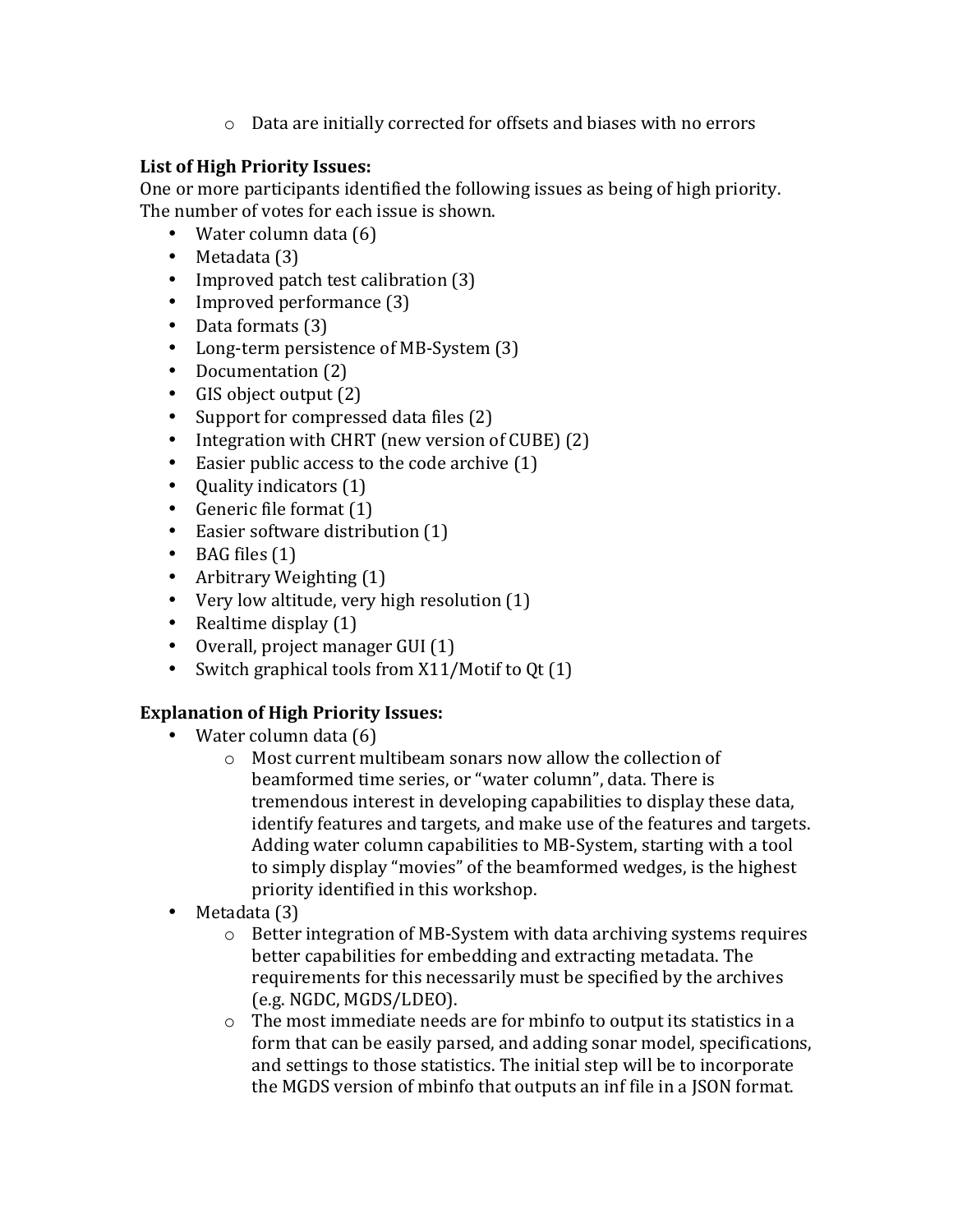- Improved patch test calibration (3)
	- $\circ$  MBeditviz provides an interactive patch test capability, but this requires improvement. The additional features should include an ability to color the soundings in the 3D cloud display according to a variety of parameters, particularly including identifying soundings from different swathes or files. An automated, objective solution for bias parameters using selected soundings is also strongly desirable.
- Improved performance (3)
	- $\circ$  Making MB-System run faster is a high priority because of the increasing size and complexity of the seafloor mapping datastreams. There are many possible approaches to improving performance; the focus should be on those with broad applicability, significant impact, and ease of implementation. Some of the likely improvements identified include:
		- E Augmenting the datalist scheme so that datalists have inf files, and thus data trees outside bounds of interest can be skipped.
		- Recasting the ancillary files (particularly fbt) for improved read performance.
		- Allowing raw files to be located on different filesystems than the processed files so that processing does not involve reading from and writing to the same filesystem.
- Data formats (3)
	- $\circ$  Because MB-System is designed on the premise of supporting seafloor mapping data in the native format (or as close to that as possible), supporting new and evolving data formats is as much a necessity as a priority.
	- $\circ$  The formats identified by participants as development priorities include:
		- Kongsberg need to keep up to date with incessant changes
		- Reson need to keep up to date with incessant changes
		- GSF need to stay in sync and insure MB-System writes GSF correctly
		- Hypack/Hysweep increasingly common as Hysweep dataloggers are being installed on many blue water survey ships.
		- XTF difficult because nearly every swath/mb data stream is unique, but important to MARUM and many others.
		- Geoswath important for many, including BSH and CCOM)
		- SEA SwathPlus this sonar in use at CCOM
		- Edgetech 4600 this sonar in use at CCOM
		- Klein Hydrochart this sonar in use at CCOM
	- $\circ$  Some additional formats that might become priorities:
		- § Humminbird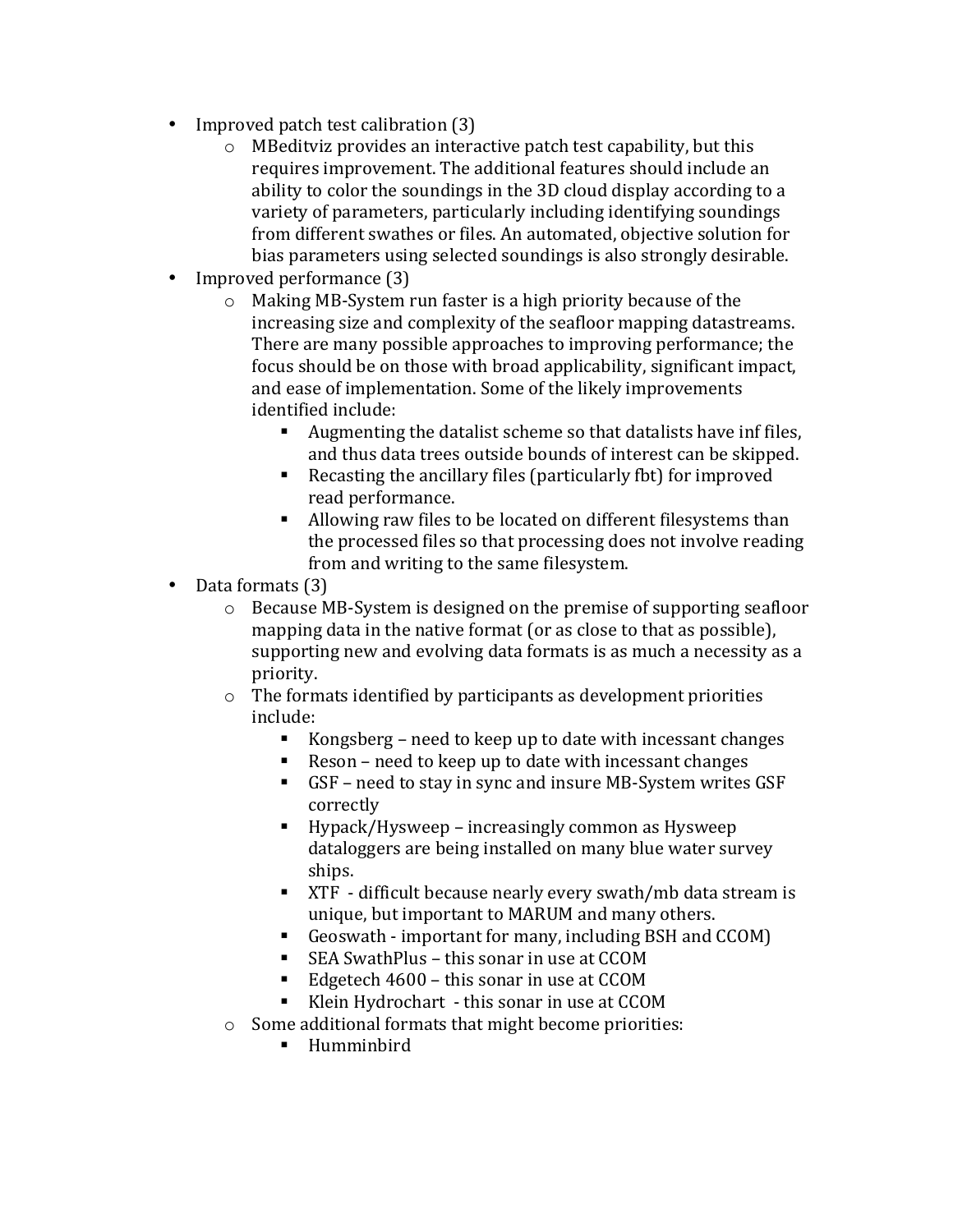- ME-70 NGDC will be getting data from NOAA fisheries, and they may be extracting bathymetry from the water column data.
- MB1 new sonar from Odom/Teledyne.
- Long-term persistence of MB-System (3)
	- $\circ$  Participants (repeatedly) noted that the core MB-System developers are "not young", and that there is no discernible plan on their part to insure the viability of the MB-System project beyond the professional lives of Caress and Chayes.
	- $\circ$  The suggestion is to work towards broadening the numbers of people that actively contribute to the MB-System codebase, with the hope that future core developers can be identified (or will identify themselves).
	- $\circ$  One specific suggestion is to hold periodic developer workshops in which the focus is on how to add format  $i$  /o modules and how to build new applications on top of the MBIO API.
- Documentation (2)
	- $\circ$  Participants view the current documentation as lacking in several important respects:
		- The cookbook manual has not been updated since 2006, and so does not cover the use of MBeditviz, MBnavadjust, the processing of subbottom data, and a variety of other new capabilities.
		- The basic "how do I process this particular data type" documents all pertain to very old data, and aren't available for the current installations on UNOLS vessels.
		- **•** There is inadequate documentation of the API and how to write  $i$  /  $o$  modules and new applications.
		- Training materials, including current data samples and examples, are not readily available
	- $\circ$  Participants noted that a variety of training materials, including videos, have been created by various users. Some effort should go towards collecting such materials in a centralized web site for easy access and contribution.
	- $\circ$  Documentation priorities for the future include:
		- User workshops teaching how to process data with MB-System
		- **•** Developer workshops teaching how to write  $i$  /o modules and new applications in MB-System.
		- Write a new cookbook manual
		- Develop a new set of data samples and processing examples (including those used in the cookbook).
		- Develop a test suite to demonstrate correct functioning of an installation (overlapping with the cookbook examples).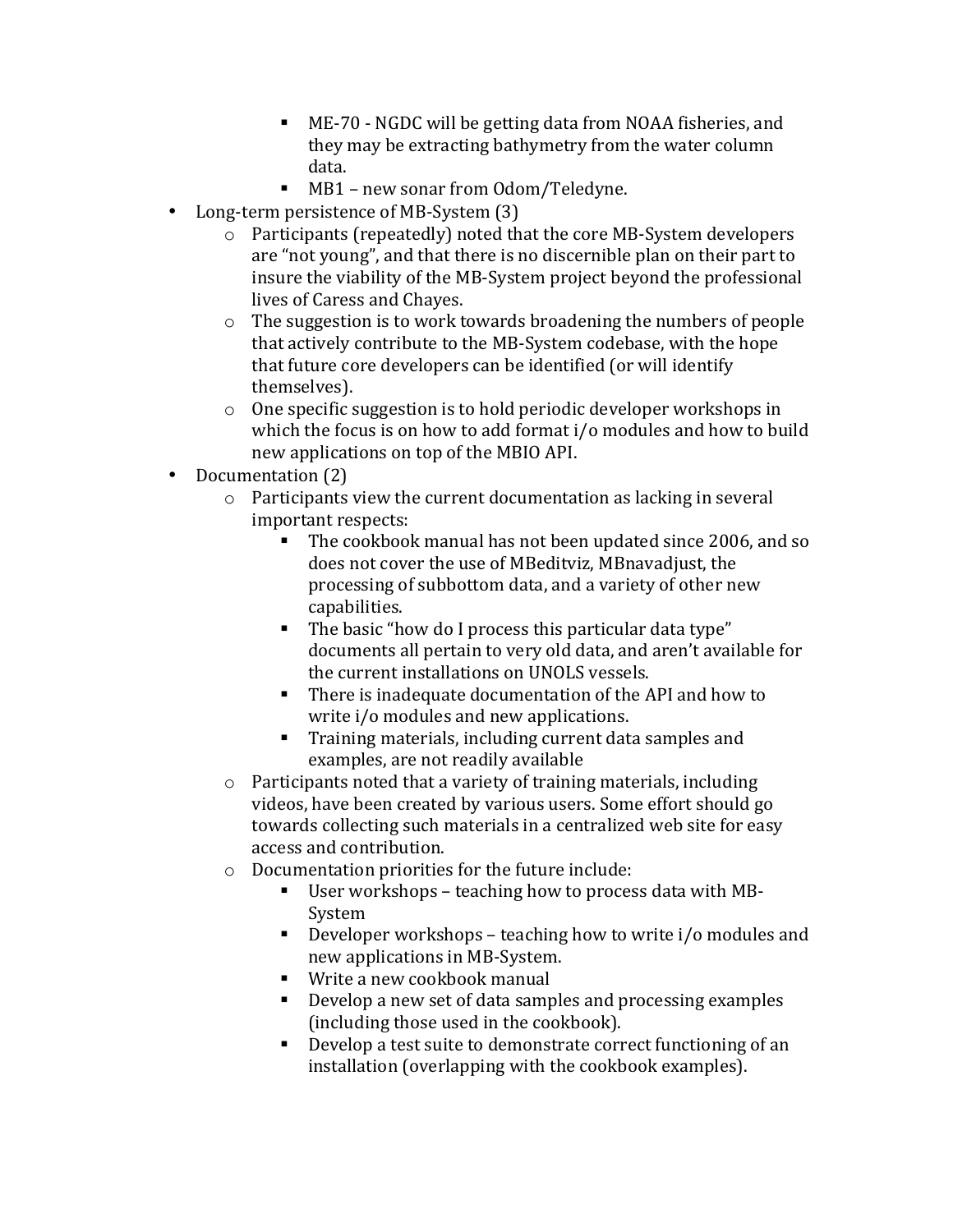- Develop how-to-process-this-particular-data documents for common datastreams, particularly those from prominent research vessels.
- Collect and make easily accessible MB-System training materials developed by users.
- GIS object output  $(2)$ 
	- $\circ$  The data product outputs for GIS and other end user tools needs to be augmented. Some high priority forms desired include:
		- Shapefiles for ESRI and other GIS
		- KML file for Google Earth
- Support for compressed data files  $(2)$ 
	- $\circ$  NGDC and MGDS desire to reduce their data storage requirements by supporting reading of swath files in a compressed form, most likely gzip.
- Integration with CHRT (new version of CUBE) (2)
	- $\circ$  CUBE (Combined Uncertainty and Bathymetric Estimator), is an errormodel based, direct DTM generator that estimates the depth plus a confidence interval directly on each node point. CUBE was developed by Brian Calder of CCOM several years ago, and has become a standard component of multibeam data processing for hydrographic (chart-making) processing.
	- $\circ$  Enabling MB-System users to use CUBE for gridding and data cleaning is a priority.
	- $\circ$  Developing an MB-System tool incorporating CUBE was a priority in the previous MB-System NSF proposal in 2006.
		- The proprietary nature of the CUBE source code (restricted by CCOM licensing agreements with industry partners) meant that we could not use the CUBE code directly in MB-System.
		- CCOM was willing to let us distribute executable applications built from CUBE source, but this was too complicated for our limited resources.
		- We enabled IVS to integrate their product Fledermaus with MB-System, in turn enabling use of the Fledermaus implementation of CUBE within an MB-System processing environment.
	- $\circ$  Brian Calder of CCOM is developing a new version to be called CHRT, which will be distributed using a new client-server model.
		- CCOM plans to make executable CHRT servers available freely for several platforms, and to make the API for interacting with the server openly available.
		- MB-System can therefore include an open source, separately developed CHRT client that integrates with the CHRT servers that can be obtained from CCOM.
		- To accomplish this, the MB-System core developers will become CCOM partners by "sweat equity".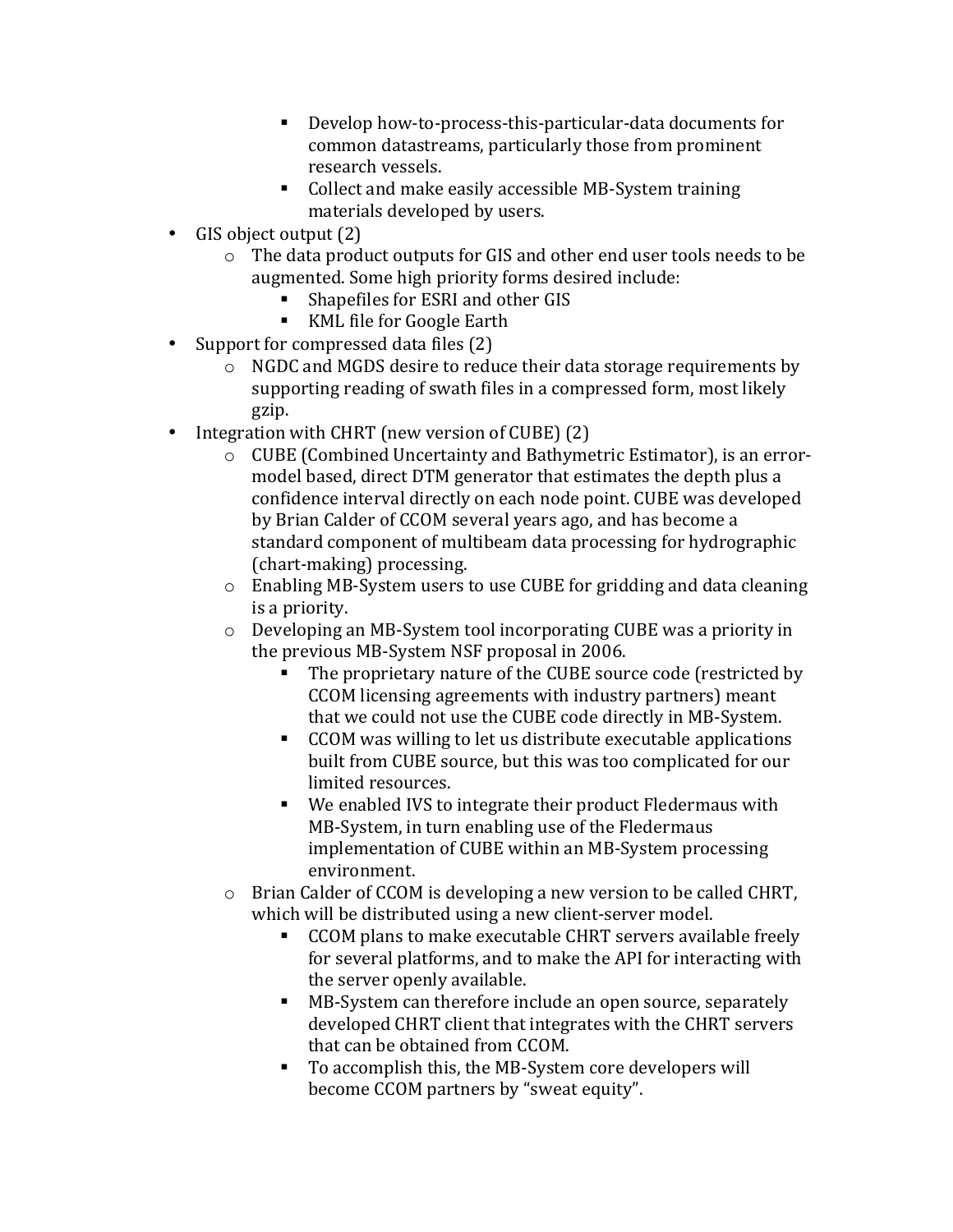- The details of this arrangement remain to be formalized.
- Easier public access to the code archive  $(1)$ 
	- $\circ$  Accomplished during the meeting by making the subversion code archive available for anonymous downloads.
- Quality indicators  $(1)$ 
	- o BSH and MARUM would like MB-System to handle and calculate the sounding quality information that is required to enable determination of IHO compliance or non-compliance of survey data.
	- $\circ$  CCOM has relevant knowledge of this issue.
	- $\circ$  Significant extensions to the MBIO API and new data products will be required to accomplish this.
- Generic file format  $(1)$ 
	- $\circ$  As always, there is a desire for a "generic file format" for swath sonar data.
	- $\circ$  Any format that can be defined can be supported.
- Easier software distribution (1)
	- $\circ$  The install\_makefiles mechansism for generating makefiles and enabling building the software has never been elegant and has always complicated efforts to package MB-System for standard package managers (e.g. Fink, debian, rpm).
	- $\circ$  Considerable recent effort by Covill, Schwehr, and Chayes has made progress towards implementing a configure-based build system. This will be completed.
- BAG files  $(1)$ 
	- $\circ$  A recent, but now standard data product in the hydrographic community is the Open Navigation Surface, or Bathymetry Attributed Grid (BAG) file format.
	- o BAG files incorporate estimated uncertainties and other metadata in addition to the gridded bathymetry.
	- $\circ$  Supporting BAG output requires a facility for estimating uncertainties, which ties to the "Quality indicators" priority discussed above.
	- $\circ$  Supporting BAG as inputs to gridding and plotting will enable users to easily incorporate much of the data available from Hydrographic agencies.
- Arbitrary Weighting  $(1)$ 
	- $\circ$  To date, users can arbitrarily set priorities at a file level for gridding and mosaicking.
	- $\circ$  Data weighting should be extended to allow users to apply quality values or other parameters (e.g. beam angle, bottom detect type) to the calculation of data weights.
- Very low altitude, very high resolution (1)
	- $\circ$  The existing code handles lateral resolutions of beams and navigation to scales of about 0.1 m.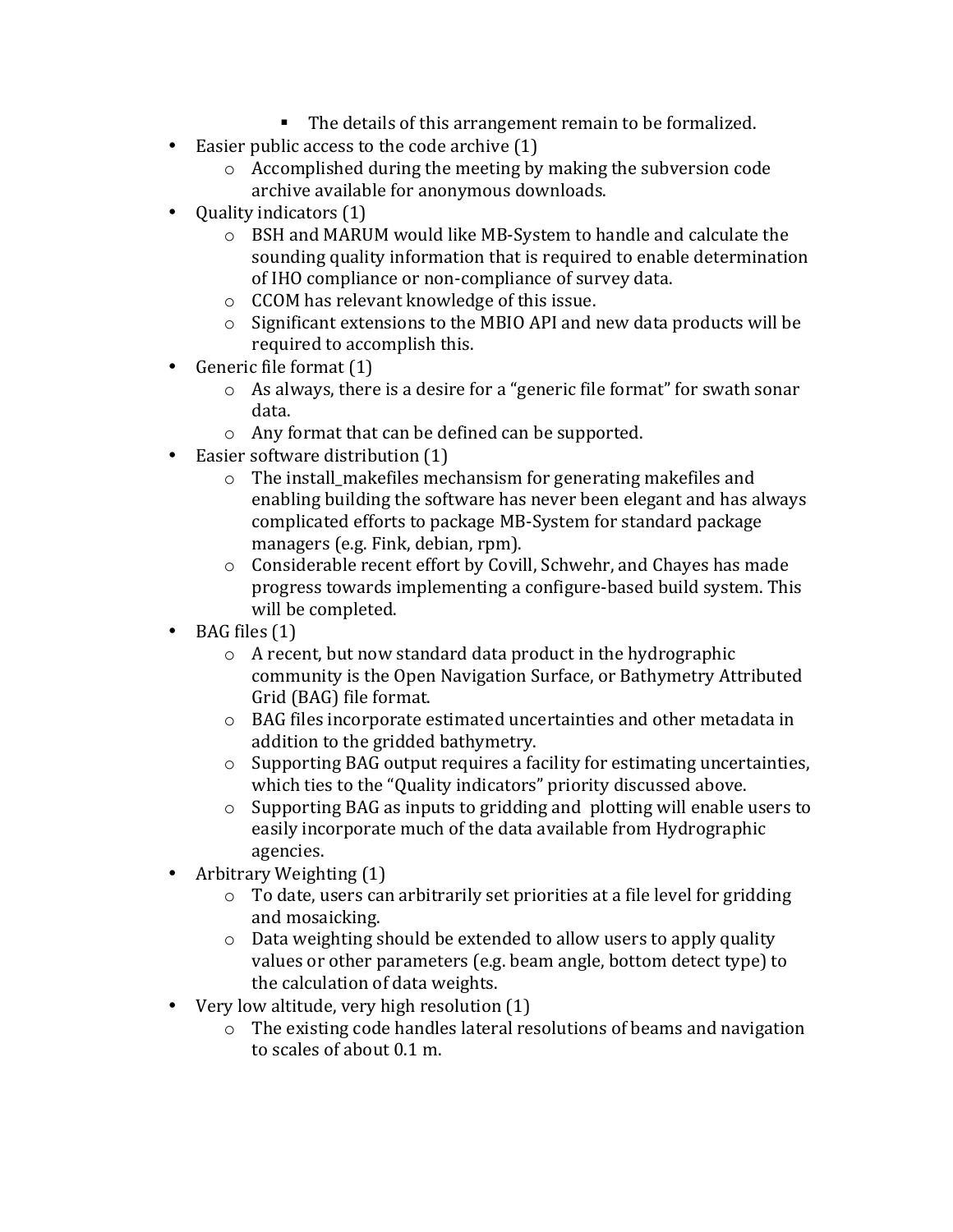- $\circ$  In order to enable surveys from altitudes of 1-2 m with associated resolutions of  $\sim$  0.01 m, the codebase needs to be augmented to handle resolutions to about 0.001 m without errors.
- $\circ$  Low altitude surveys also potentially include bathymetry derived from photogrammetry of stereo camera images and from structured light laser systems.
- Realtime display  $(1)$ 
	- $\circ$  MB-System does not include a realtime display tool.
	- $\circ$  The desired tool would be based on the MBgrdviz interface, and would allow both incorporation of previously existing data and onthe-fly gridding and display of realtime survey data.
- $\bullet$  Overall, project manager GUI  $(1)$ 
	- $\circ$  MB-System remains primarily a command line package, in which even the graphical tools must be started from the command line.
	- o Some users, notably Bob Covill and Paul Rybinski, have built GUIs for MB-System that they and a few others use.
	- $\circ$  More than one GUI can exist to meet diverse needs.
	- $\circ$  The target application within core MB-System is a GUI that enables project management with automated updating of data products following processing activities.
- Switch graphical tools from  $X11/M$ otif to Qt $(1)$ 
	- $\circ$  The existing graphical and visualization tools are all based on Motif/X11, which is ancient and problematic from a variety of perspectives.
	- $\circ$  The consensus of the smart and knowledgeable people asked is that MB-System should be migrated to Qt, which is both open source and enabling of true cross-platform portability.

# **A Work Plan**

Over the next five years, the MB-System software package will be developed by an increasingly diverse group with different priorities and multiple sources of funding. David Caress and Dale Chayes will continue to be the project leads taking primary responsibility for the source code archive, the primary source code distribution, the project websites, communication and project coordination. David Caress will continue to be the lead programmer and architect, and will likely continue to spend more time writing MB-System code than anyone else. However, based on the discussions leading up to and including this meeting, we anticipate a considerable amount of MB-System development effort beyond Caress and Chayes.

Below is a summary of the possible institutional participants and the likely priorities for efforts: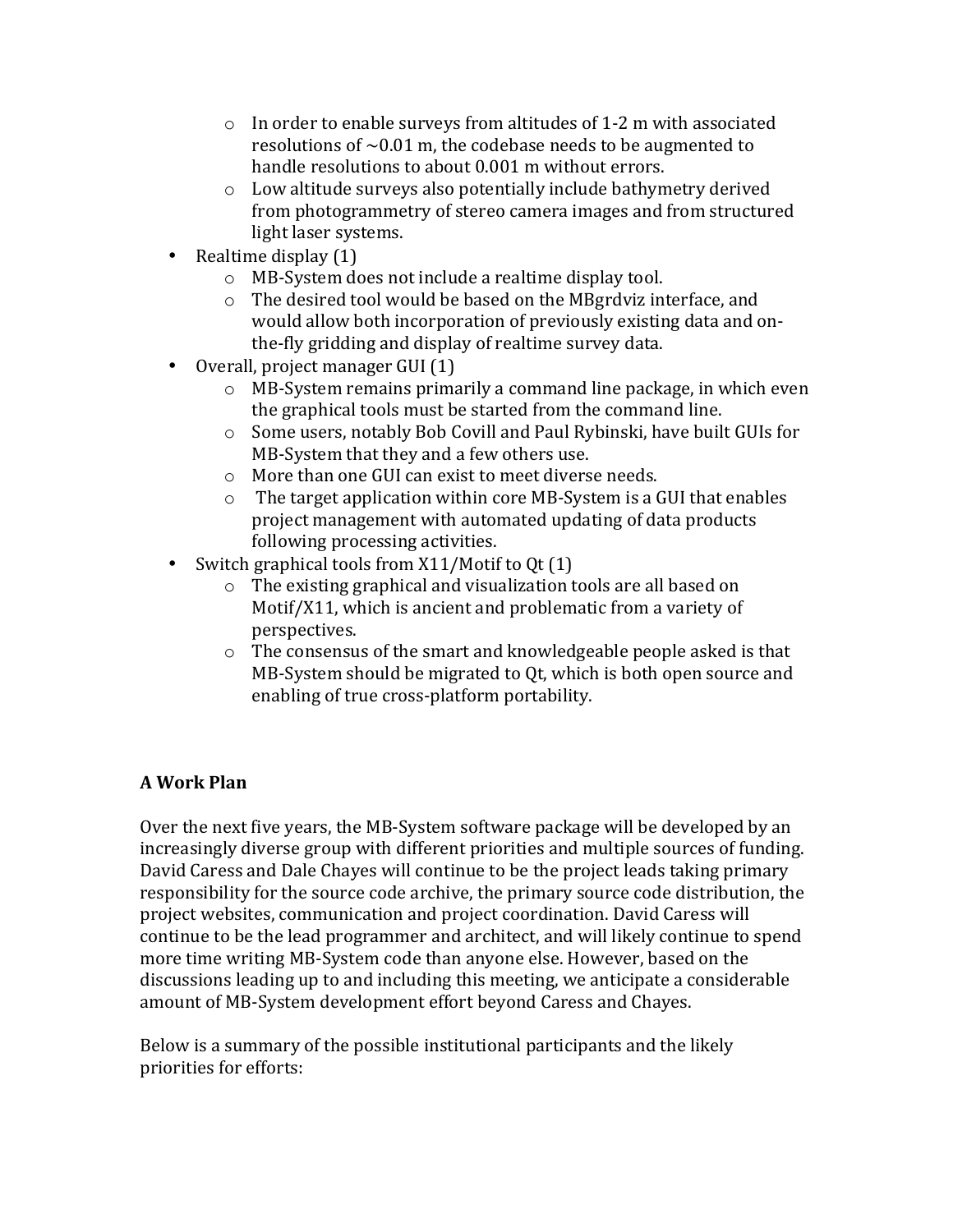## **Caress (MBARI) and Chayes (LDEO) – Five Year Renewal Proposal to NSF-OCE**

- Development and support related to the NSF-supported marine geology and geophysics community:
- Proposed 15 February 2012 for five years of support
- Development priorities
	- $\circ$  Data formats
		- E Keep up to date with data from Kongsberg multibeam installations on UNOLS vessels
		- Keep up to date with data from Reson multibeam installations on WHOI NSDF platforms (Sentry, Jason, Alvin)
		- Support input from BAG files
		- Support other data formats associated with NSF-supported projects as they become relevant.
	- $\circ$  Re-architect underlying MBIO library to support additional information needed for processing current generation swath data
		- Particularly including beam quality information
	- $\circ$  Recast the internal coordinate systems used in MB-System
	- $\circ$  Augment MB-System to fully handle sensor offsets and biases and allow for corrections to errors as needed.
	- $\circ$  Allow data weighting in gridding or mosaicking according to quality measures or arbitrary schemes.
	- $\circ$  Implement straightforward improvements that substantially improve performance of key tasks.
		- E Augmenting the datalist scheme so that datalists have inf files, and thus data trees outside bounds of interest can be skipped.
		- Recasting the ancillary files (particularly fbt) for improved read performance.
		- Allow raw files to be located on different filesystems than the processed files so that processing does not require reading from and writing to the same filesystem.
	- $\circ$  Improve patch test calibration capability of mbeditviz by allowing the soundings to be colored according to a variety of parameters.
	- $\circ$  Add capability to generate additional data products:
		- Shapefiles for ESRI and other GIS
		- KML file for Google Earth
		- BAG files
	- $\circ$  Support reading from files compressed using gzip.
	- $\circ$  Redo the graphical utilities to use Qt graphics rather than Motif/X11.
		- mbedit, mbvelocitytool, mbnavedit, mbgrdviz, mbeditviz, mbnavadjust
	- $\circ$  Develop tools for working with multibeam water column data
		- Develop tool to display water column data
			- This will be a platform for implementing various algorithms for identifying and extracting features of interest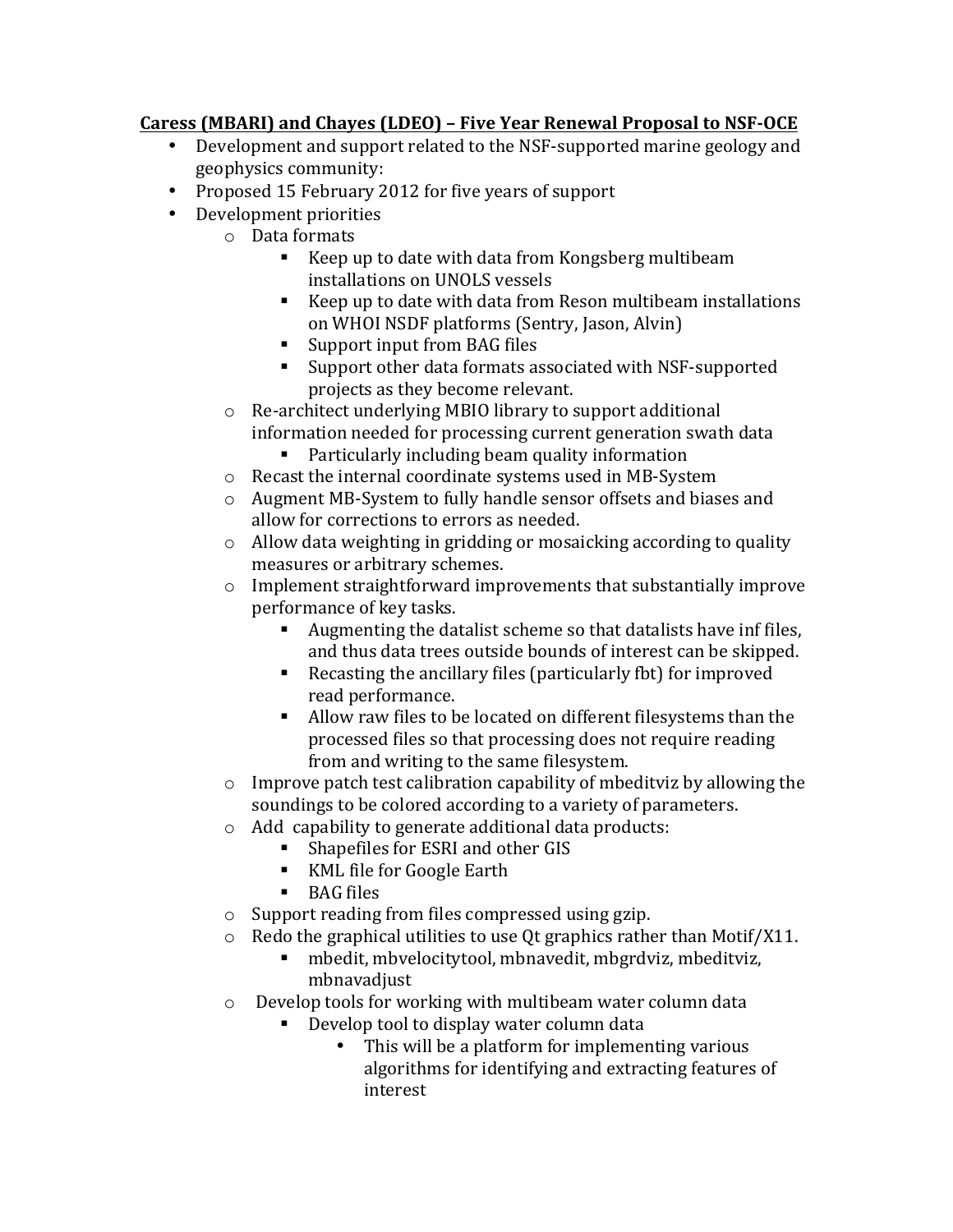- Augment MBgrdviz to display 3D renderings of features extracted from water column data
- Likely to involve collaboration with German and NGDC groups
- $\circ$  Develop MB-System CUBE client, with mbgrdviz style interface.
	- Necessarily involves collaboration with Brian Calder of CCOM
- $\circ$  Develop realtime display tool(s)
- Documentation
	- $\circ$  Manual pages
	- o Cookbook Manual
		- To be written jointly by Dale Chayes and Krystal Andersen (an MBARI technician)
	- $\circ$  Workflow documents and examples for specific data streams
	- $\circ$  Data example suite used for cookbook and for automated testing
- Dissemination
	- o Websites
		- o Code repository access
		- $\circ$  Source code distributions by ftp
		- o Training
			- User workshops and developer workshops
			- Probably one each year, alternating between user and developer focused

# **Caress (MBARI) – Ongoing Projects at MBARI**

- Development and support related to the MBARI Mapping AUV operations and to the MBARI Ocean Imaging Project that involves  $\sim$  2 m altitude surveys with high frequency multibeam plus stereo cameras
- All processing software development included in MB-System
- Development priorities
	- o Navigation post-processing and adjustment for submerged platforms such as ROVs and AUVs
		- Collaborative with Dana Yoerger at WHOI/DSL/NDSF
	- $\circ$  Realtime terrain and vision aided navigation for ROVs and AUVs
		- Collaborative with Steve Rock at Stanford
		- Requires re-architecting of MBIO
	- $\circ$  Combining low altitude multibeam bathymetry with photogrammetric bathymetry from stereo camera imagery
		- Requires MBIO re-architecting planned by Caress/Chayes above

## **Ferreira (MARUM), Piertrek (BSH) and others in Germany: Multiyear proposal** for software development focused on MB-system

- Proposal to be submitted in April 2012 to German government
- Led by MARUM, but incorporating priorities from multiple agencies and institutions in Germany, particularly BSH
- Development priorities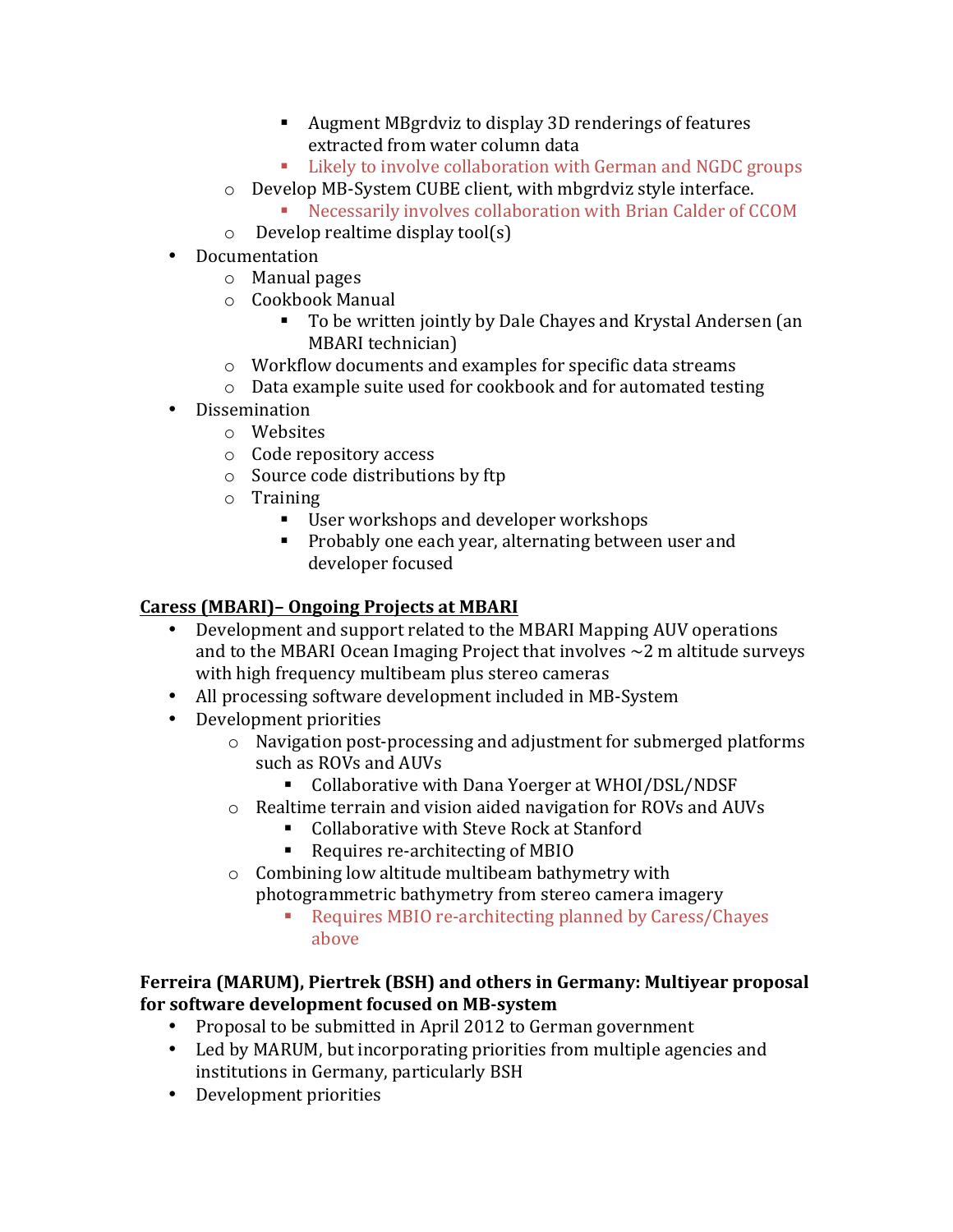- $\circ$  Adding capabilities for calculating IHO compliance/noncompliance
	- Requires MBIO re-architecting planned by Caress/Chayes above
- $\circ$  Water column imaging
	- **•** Develop tools for imaging and extracting information from beamformed water column data
	- Collaborative with Caress/Chayes efforts
- $\circ$  New data formats
	- Hypack/Hysweep
	- § XTF
	- Geoswath
- Documentation priorities
	- o Multimedia
	- $\circ$  Training materials

## Calder (CCOM/UNH): Development of CHRT server

- Brian Calder is leading development of a new version of CUBE to be called CHRT that will be made available as a server to enable client-server implementations by CCOM industrial and "sweat-equity" partners
- Development priorities
	- $\circ$  CHRT server with standard testing cases for validating implementations
	- $\circ$  Calder is willing to work with Caress/Chayes to enable development and dissimenation of a CHRT client application in MB-System

### Fischman (NGDC/NOAA): Possible software effort at NGDC to speed **development of NGDC priorities.**

- David Fischman plans to explore the possibility of internally proposing some development effort involving MB-System
- Development priorities
	- $\circ$  Water column imaging
		- **•** Develop tools for imaging and extracting information from beamformed water column data
		- Collaborative with Caress/Chayes efforts
	- $\circ$  Metadata insertion and extraction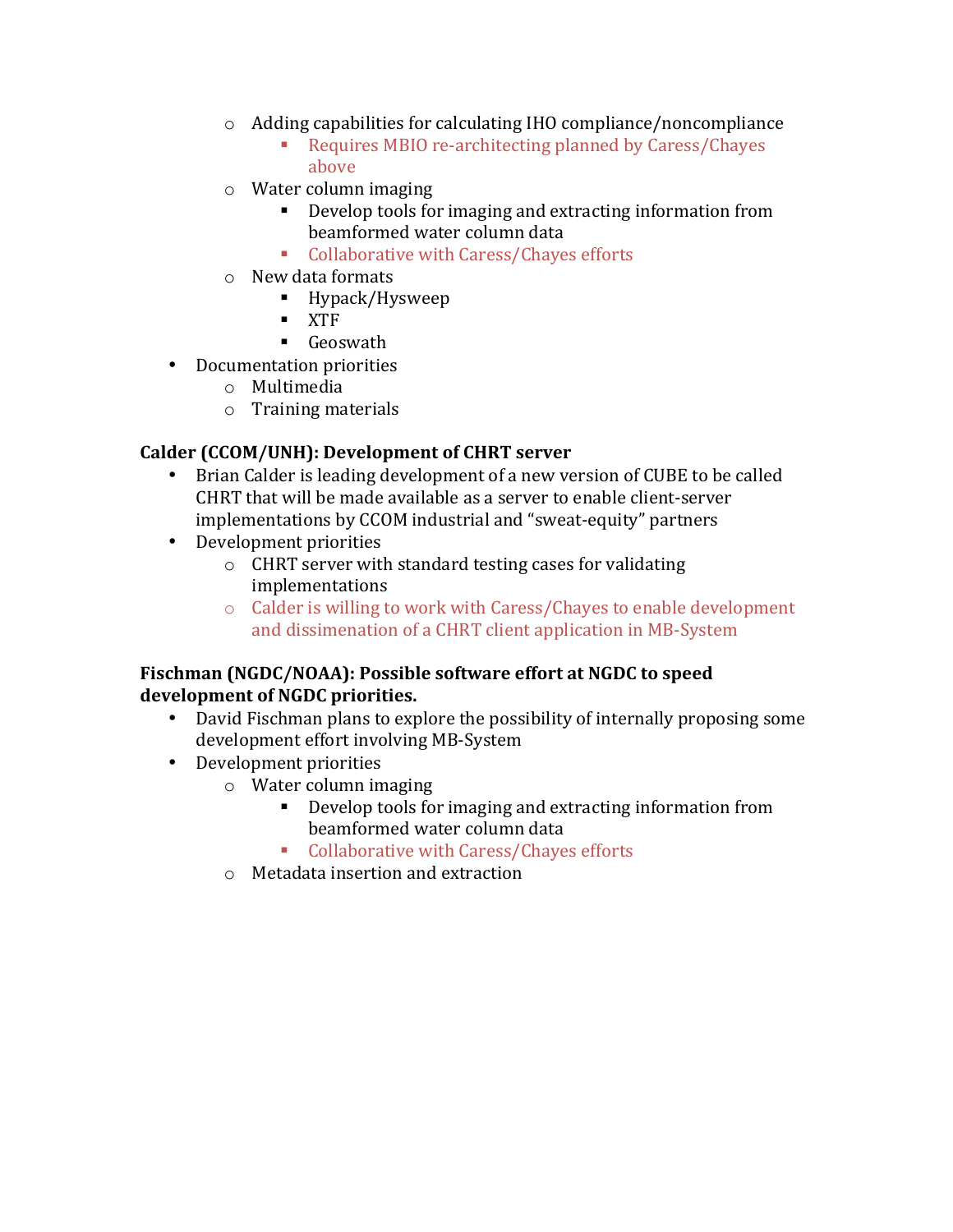### **Detailed Discussion Notes:**

**17 January 2012** Seminar Room in Lamont Hall

0910: Welcome (Dale) Introductions around the room

Welcome and intro remarks (Dave Caress.)

The goal of this informal event is to gather input for the next proposal to continue to supporting and growing MB-System. The threshold is high for supporting proposals this year because resources are tight at NSF.

Christian: GEOMAR and the German Hydrographic office intend to seek funding to work on MB-System

Dave: Brief history of MB-System (see slides) We are looking for a list of what we aren't doing very well, priorities for development, good ideas, where is the technology going? There will be some restructuring (refactoring) of MB to clean up

Dale: Dave added features for others, we need to think about strategy for the next MB proposal.

Christian: Hans Werner is retiring (there is a job open), AWI has been using CARIS, GEOMAR and MARUM are using MB - focused on open source,

Data format support:

- Kongsberg (keeping up to date)
- Reson (keeping up to date)
- GSF (stay in sync, write GSF correctly)
- Hypack/Hysweep (2 formats, ascii (HSX), binary/proprietary (HS2) HS2 uses a wrapper around native sonar files. Consider asking for format doc and/or API. Perhaps leverage from their big customers. Could investigate the "stripping" stragety for HSX files. There is an HS2 reader (.dll) that comes  $w/$ Hypack and works under Windows. Hysweep works in a projected coordinate system relative to a chosen location which is not included in the data file.
- XTF (swath/mb data contained in) (nearly) every stream is unique. MARUM coded sidescan C3D 1624 (read only) support so far. Will create writing support
- Humminbird: new, inexpensive (NZ) sonar, support for? Someone wrote an FBT creator
- Geoswath (important for many, including BSH)
- SEA SwathPlus:
- Edgetech 4600: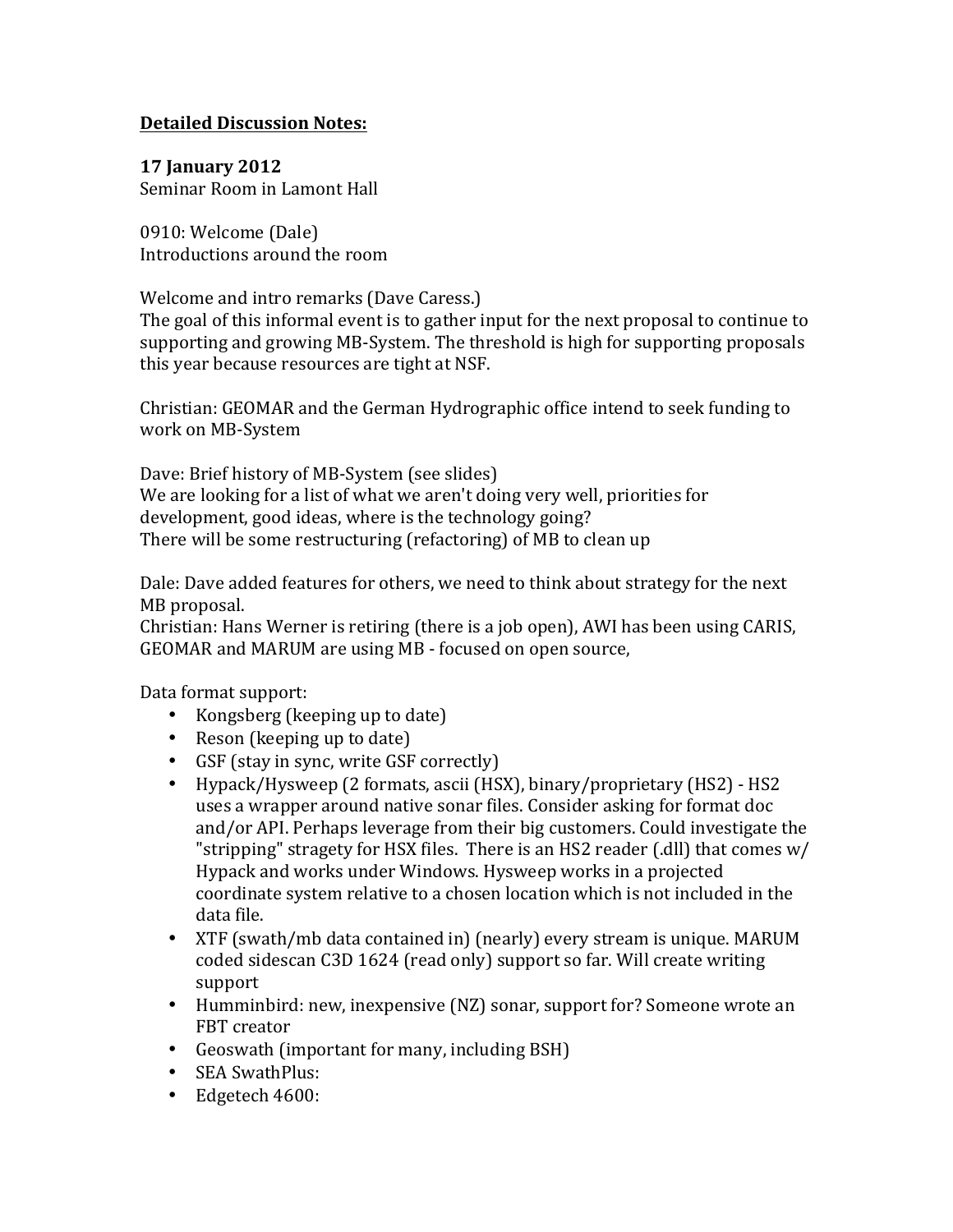- Klein Hydrochart (the bathy version of the 5000?
- MB1 (Odom/Teledyne)?
- Delta-Ts are fading in the NDSL, migrating to Reson. SM2000 has been repalced with a Reson. In power consumption, the DeltaTs are desireable.
- ME-70? extracting bathy. NGDC will be getting data from NOAA fisheries. Tom Weber is working on generating bathy. Requires beamforming and bottom detection. One can buy a bottom/bathy add-on (hardware.)

- How to cope with "low useage" (e.g. on-off research efforts or new systems) data types? e.g. a "simple" (easy to understand/create/read/write) format. Perhaps FBT (or an "improved" FBT)

- Do we have a sense/breakdown of which constituencies (academic researchers, NOAA, hydrographers, etc.) use which formats? Growing use of GSF (exported from CARIS.) Many packages have trouble writing correct (self readable) GSF. SAIC is aware of the problems with poorly written GSF files.

- Potential for establishing a "clearing house" for data format documents, changes?

- Consider a "master" processing format. Might create a faster and/or more maintainable code base. FDR (retain capability to read and re-write native formats)

- It is mandatory to archive  $\sim$  forever) the originally logged data! (Dale's opinion)

- Water column support: e.g. from EM302, 122, ME70/EK60 (same format), some Resons (7x series). Many new sonars are generating wc data. There is emerging science interest in wc data for methane seeps, oil seeps, water column structure, calibrating/ed backscatter from wc data. A student of Steve Holbrokes? Mashkor/Tom - turned into FM mid-water tool. Echoview derived from Echo (EK500) from CSIRO. Dave is planning to do some wc work at MBARI. ME60 would/could add a big (fisheries) constituency. FDR

------- break ------

Restructuring: historically: amplitude, sidescan, bathy. Considering expanding: bathy, per-beam backscatter, water column, sidescan (not laid out on the seafloor.) Some sonars are now supporting various kinds of "quality" factor. Fits with desires to incorporate IHO/hydro info.

- Convert to modern build system. Bob Covill's contribution is moving into a branch in the SVN repo will eventually become the encouraged approach.

- Recast the MBIO API to improve ease of use and to handle all desired information (as part of the code restructure.)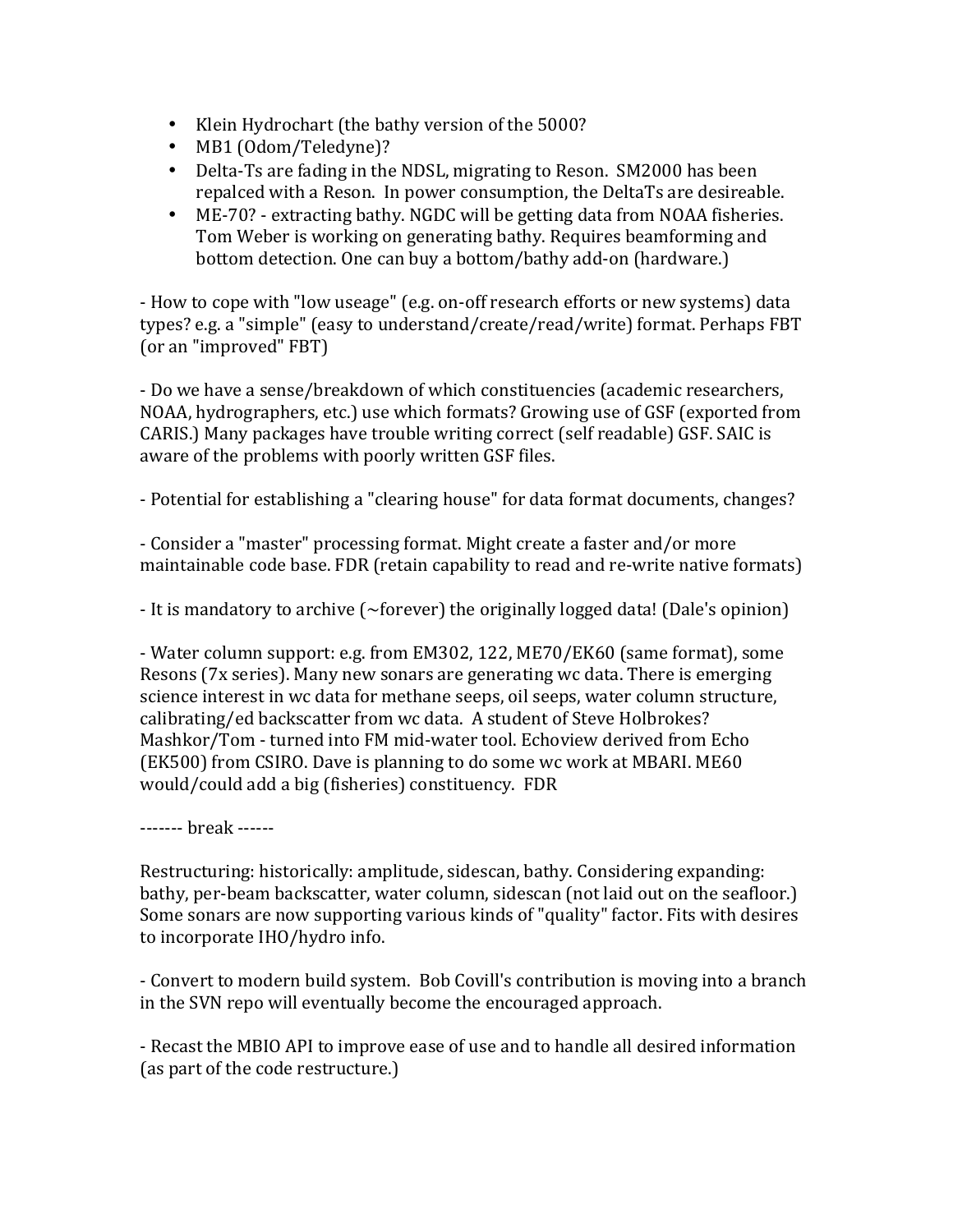- Recast internal coordinate systems – make self-consistent throughout the codebase and possibly change to different conventions. Platform orientation and geo-orientation, attitude corrections, ray-tracing. Current coordinate system is a historical relic. What is the right coordinate system to use?

- Improve the way offsets are handled internally to properly accommodate modern nav, attitude and sonar systems. Can you use the ones that are in the data files?

#### Documentation:

--------------

- Documentation (man pages just aren't enough any more, they are necessary) - there needs to be a formal document set beyond man pages

Bringing and maintaining the Cookbook up to date - consider moving to a wiki for distributed contributions, or both and/or something else. There doesn't have to be a single strategy but probably only one bit can be supported in an NSF proposal.

- Should "we" assemble a course syllabus and materials?

Multimedia based documentation (e.g. videos), add some other languages to Christian's? What is the right collection of levels of detail.

- The data examples used in the documentation should be the same set that is used in the "make test" as part of the build system.

- Consider an annual "training/education" session - using the doc set.

- collect the existing content into new docs

- add to man page "how to start processing EM122s"
- Definition of and use of the  $*$ .fbt files

- Graphical tools – what to use instead of Motif/X11?

Support for 3D things (after choosing the next gui thing). Currently considering QT. Any opinions about others? Is Qt good for (another) decade?

- Support for remote (near the data) processing (move to performance)

- Potential to implement CUBE as open source?

Cube will never be available as open source (or very difficult, due to existing license agreements.) However, the new version (which won't be called Cube) currently under development will have a code development model. They (CCOM) will provide test suite based on the reference implementation of the algorithm. Algorithm is designed to run in a client/server model with a defined ICD across an (IP?) network. Access to industrial associates is available in return for services/loaners, etc. For non-profits and research entities can contribute sweat equity which would allow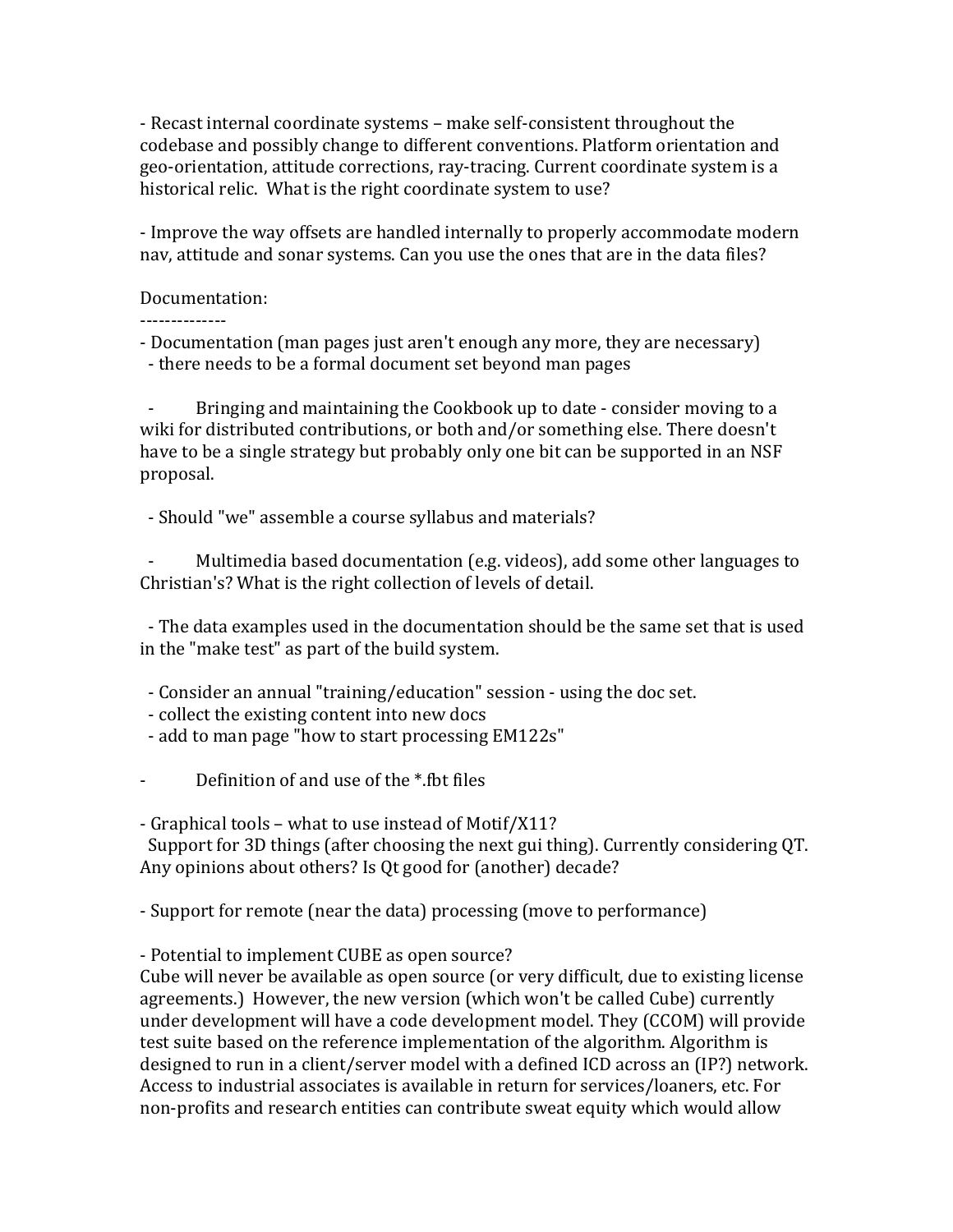access to the source but not permission to redistribute as source code. If MB does not distribute compiled pieces of the server, would CCOM do that? Perhaps, depends on someone building them.

Slides from Brian describing the client/server model. Seems like a viable model for MB. How do we reference that in our upcoming proposal? At least, we'd need a letter from CCOM/Brian to include in our proposal.

- Embedding IHO standard-relevant information and calculations We need to understand (from NOAA, CCOM, MARUM, BSH, ?) what, exactly, is required, what else would be good, nice...

The surveyor, not a software package, provides "IHO-quality" survey. NOAA hydro production folks are fairly tightly tied to CARIS. Other parts of NOAA might be interested, e.g. for rt monitoring, prototyping

An example of uncertainty model calculations would be very helpful.

- Open Navigation Surface (ONS) Bathymetric Attributed Grid (BAG) capability, encouraged by many, organized by CCOM. Of interest to NGDC, it would be great if MB could read a BAG. NGDC is currently exporting BAGS to xyz and reading as MB163 (for tsunami and storm surge efforts). How would MB read a BAG? An HDF5 regular array (grid) and metadata (ISO19115) depth, uncertainty (meaning of is defined in the metadata), hydrographer's modifications, optional extensions (Navv's nominal depth, aux info), certification (digital signatures). Code is available from opensurface.org requires the HDF5 library, zlib, szlib, xerces. IHO is finalizing S100. BAG will be included as S102. How important is this to the NSF-supported community?

- Real-time display capability: particularly to make a background grid and plot realtime data "on top" of it. If it's added to MB it would be through MBGRDVIZ, with similar capabilities of SeaSurvey. Roger Davis (UH/HMRG) has a package that does some of this.

- Improved calibration (patch test) capability

- MBeditviz: improved usability (discrete colors for swaths) for patch test.

- Consider objectively solving for bias parameters, using MBeditviz to select the data to use.

- Use the solution characteristics to inform quality/error estimates

- Additional metadata scaffolding (or simply use existing comments)? w/ ONS? What exists right now, (nearly) all data formats support comments and MB can embed comments and read those comments. MBprocess adds comments about what it is doing. MBProcess can add metadata (about 6-8 years ago.)

Can MB support ISO19115, or FGDC (in xml.) Perhaps the right strategy is to migrate Suzanne's mbinfor2r (now emits  $\frac{1}{10}$  son/xml) back into mbinfo implementing some of the common metadata standards. FDR

- mbinfo: Consider changing date format to ISO standard date YEAR-MONTH-DAY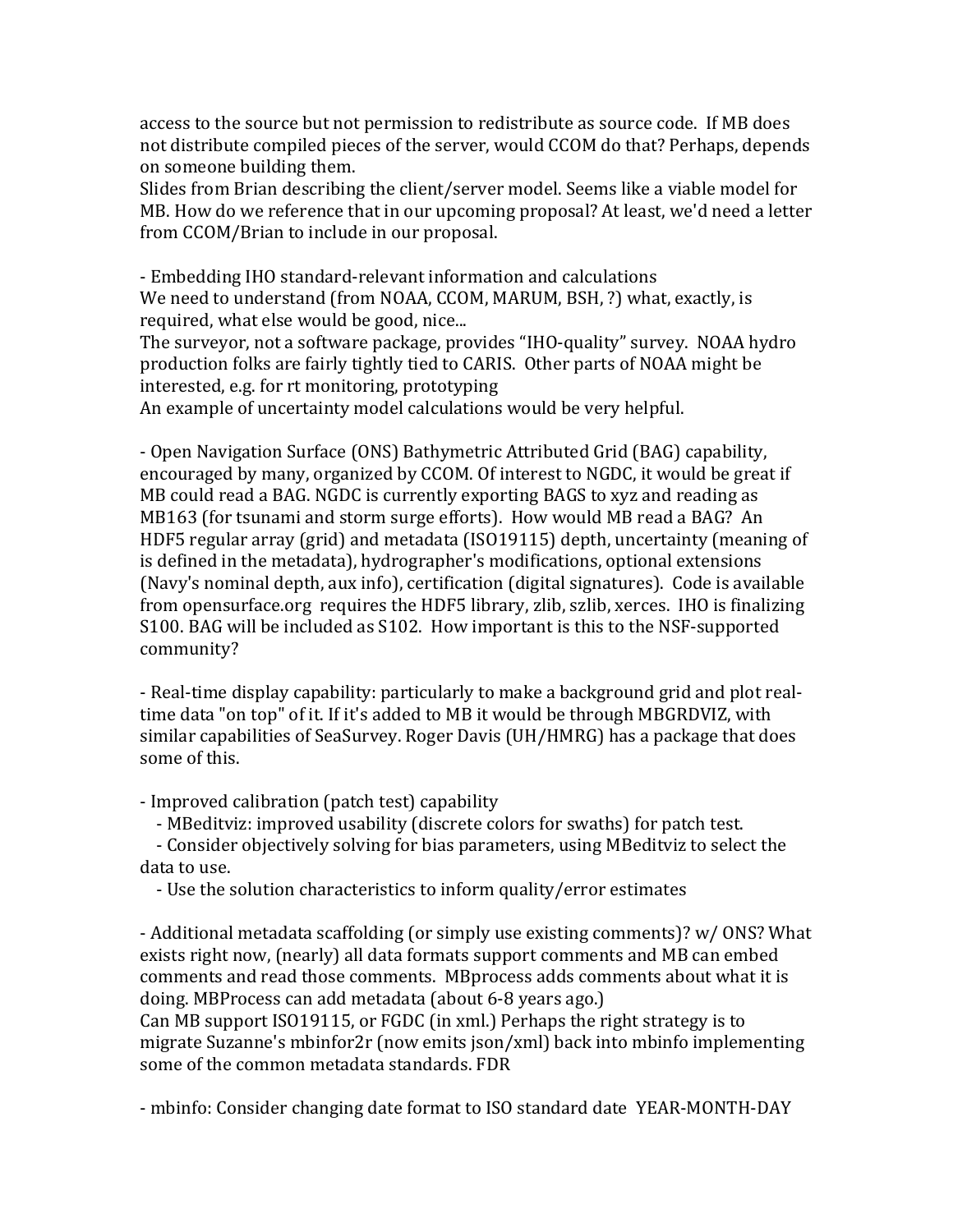- Data search capabilities: search via datalist for parameters. Gordon has a java app (w/ GUI) that searches inf files and returns a new datalist. Could search on a matching string (regex) in a path name.

Better support for GIS data products:

- Currently support for geoTiff

- Export to GIS vectors (Shapefiles). The program Steve put up on his site is a simple example of this using the OGR library. The Shapefiles are tagged with filename, year, and julian day so they can be queried from a GIS.

- kml/kmz

- outputs should be OGC and/or ISO standard

- Consider alternate debugging options (gdb DDD, etc. vs printf()) FDR

- Performance improvements

Finer grain parallelization (take advantage of multicores)

Computing closely coupled to the data store

Distributing data to be close to computers

Perhaps indexing files?

Faster mbdatalist (an inf file at the datalist level)

Consider capability to separate (and re-merge) water column data to/from separate files

Water column is large volume data and user interest in it seems like it will be a growth area

interested users are always encouraged to contribute to MB

Consider the ability for processed and "raw" files are in different file systems (can currently be done w/ softlinks), perhaps through mbdatalinks? perhaps mbdatalist can make/manage softlinks? Different processing systems/groups use different strategies for staging (logged, "raw", processed, etc.). Consider setting up a processing environment that points to files elsewhere...

Document a representative collection of strategies and examples about performance optimization. Consider some example code for testing processing environments.

Performance on different types of storage, e.g. SSD, conventional disk, different disk interfaces, e.g. iSCSI, Thunderbolt, strategies (parallel vs. sequential)

Consider utility of the linear algebra packages (because they have built-in

parallelization capability.) Balance w/ minimizing dependencies.

List of file extensions

- File locking: to prevent multiple folks from editing the same file. Comes with some additional complexity - orphan lock files. Hardly anyone has complained. The idea is good. Enabled Christian's multiprocessing. mbdatalist has options to find lock files and to delete them.

FDR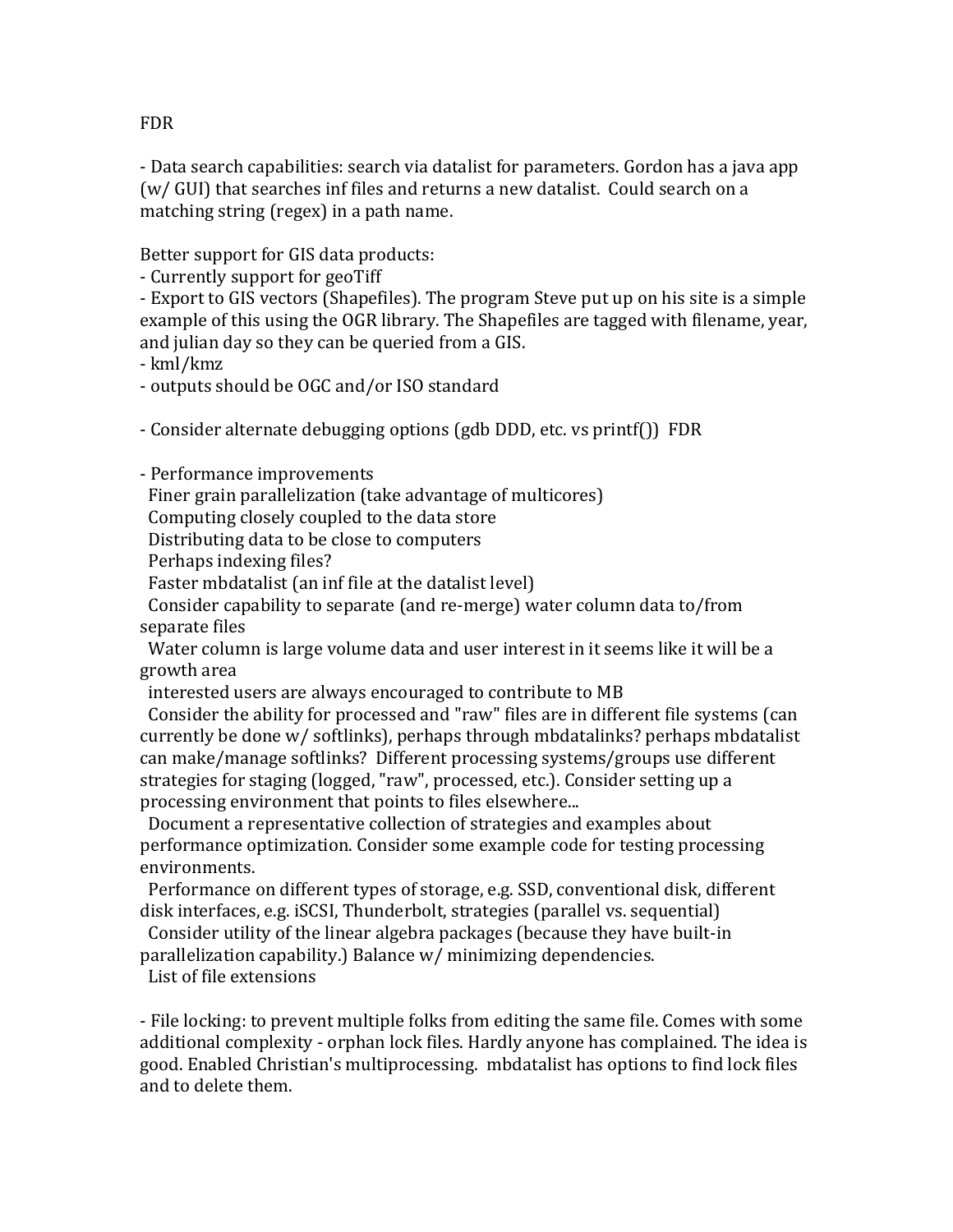- MB-System build validation (test suite)

- Testing and validation would one of my big requests for improvements. e.g. Kurt's code that checks a SEGY rev 2 and shows all the fields that are outside of the spec.

- Licensing issues (GSF and Oregon tides package Oregon State Tide Prediction)

- Read gzip files in list (i.e. mbgrid) MB-System was originally designed to use piping, some aspects remain in the code Converting to using gzlib might (will) break the ability to pipe Need to figure out if this is really a performance improvement: FAR Should ask the list if the loss of piping capability is important

- Language bindings calling the libraries so we don't have to code the command line commands

What languages? ruby, python, perl, java, matlab....

- Archive data format: discussion of what to archive (data files (as raw as possible), plus working versions, reading and writing code, format docs,...)

- mblevitus: need to enable newer capabilities - Dale talk to Steve

- Incorporate tiled data as a background data set: coverage service vs. image, integrating  $w/a$  web service, etc. What is GMT planning on?

- mbm\_gridplot: add -K option to add file
- Capabilities that don't exist in other packages Sound absorption correction Robust bias (calibration) estimator

- Water column display (Dave has explored this using Simrad data and MB)

- Better use of multicore. Anything that improves performance is a good thing with the increasing size of MB data.  $[move to performance]$ 

- Improved (faster) mbgrid [move to performance]

- GDAL to make more portable grids for export
- Lack of high latitude support (around the pole)
- Dateline bugs
- Can't apply multiple sound speed profiles to a single mb file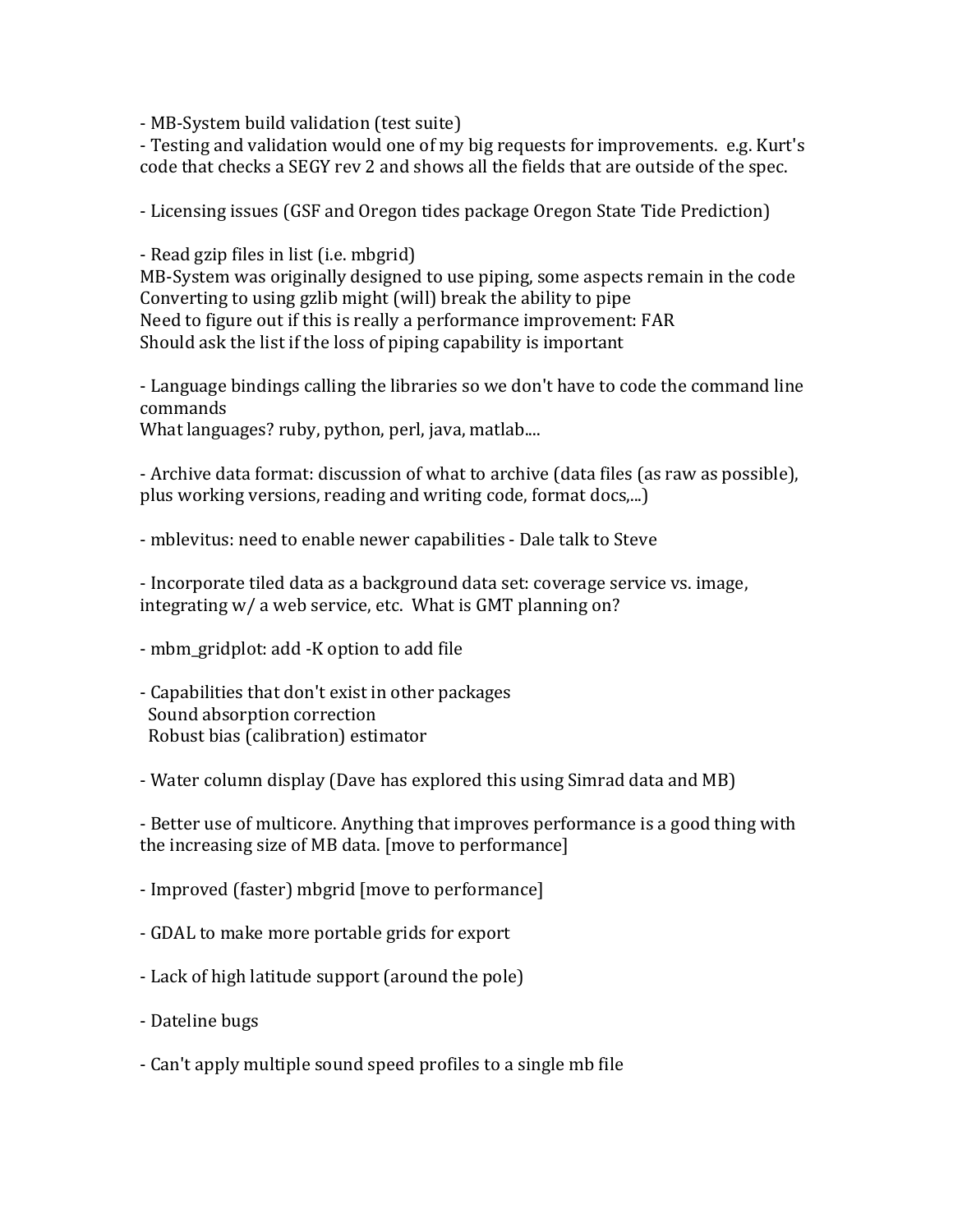- Sound speed profiles from a Moving Vessel Profiler (MVP) and applying based on times. How do you decide when to switch... General case of 4D sound speed (and absorption) profiles and tides

- Sound speed corrections for mb58 (raw.all) format files still not correct? Kongsberg xx2s, 710, 2040. Format changed so they do not provide the ray tracing corrected beam angles. So that if you ray trace you have to calculate those angles using attitude data. MB does not currently handle this correctly: it is trying to calculate from the SVP and angles and iteratively estimating angles. This is slow.

- JHC/UNB's Swathed has the notion of an incremental grid - maintain grids of the soundings and their weight so you can add soundings or grids without recomputing the whole grid. Dave has been working on a similar approach with an "update" capability in mbgrid - to be efficient when "joining" large grids. Limits algorithms they have to be reversible. Alternately maintain a spatial index to what was done to each "chunk" so you can "back out" small pieces.

- MB currently supports a couple of grid weighting functions (exponential & beam footprint). Consider adding an the capability to apply a user-generated weighting function, a flexible method, perhaps built-in "other" methods... This is distinct from existing capability to apply a weight to a whole file. Once we are carrying quality values, then they would be important for gridding. FDR

- Quality values (weights):

1) As derived in/by the sonar (for those that do)

2) Integrated sonar data (incorporating latency, attitude/position references, system uncertainty...)

3) User's opinion (objective computed or subjective)

- Selective use of data. E.g. data collected in very deep mode of EM300, are very difficult to process for backscatter. Would like to be able to exclude some modes from some kinds of processing. Since different sonars do very different things it might be hard to generalize. What about ping length?

- Survey's referenced to the ellipsoid (instead of sea surface and tides....) any sense in MB incorporating this strategy, perhaps for other hydro office.

 $-$ --- Break for lunch  $(-1215 - 1445)$ ---

Review Christian's work flow diagram. Discussion

Vals' slides from phase measuring swath sidescan systems: Geoswath (Geoacoustics) uses a Vernier detector, Klein 5000, and Edgetech 455 kHz(multiple staves, John Bird, CAATI algorithm - over determined, least squares process.

Elaborate many items above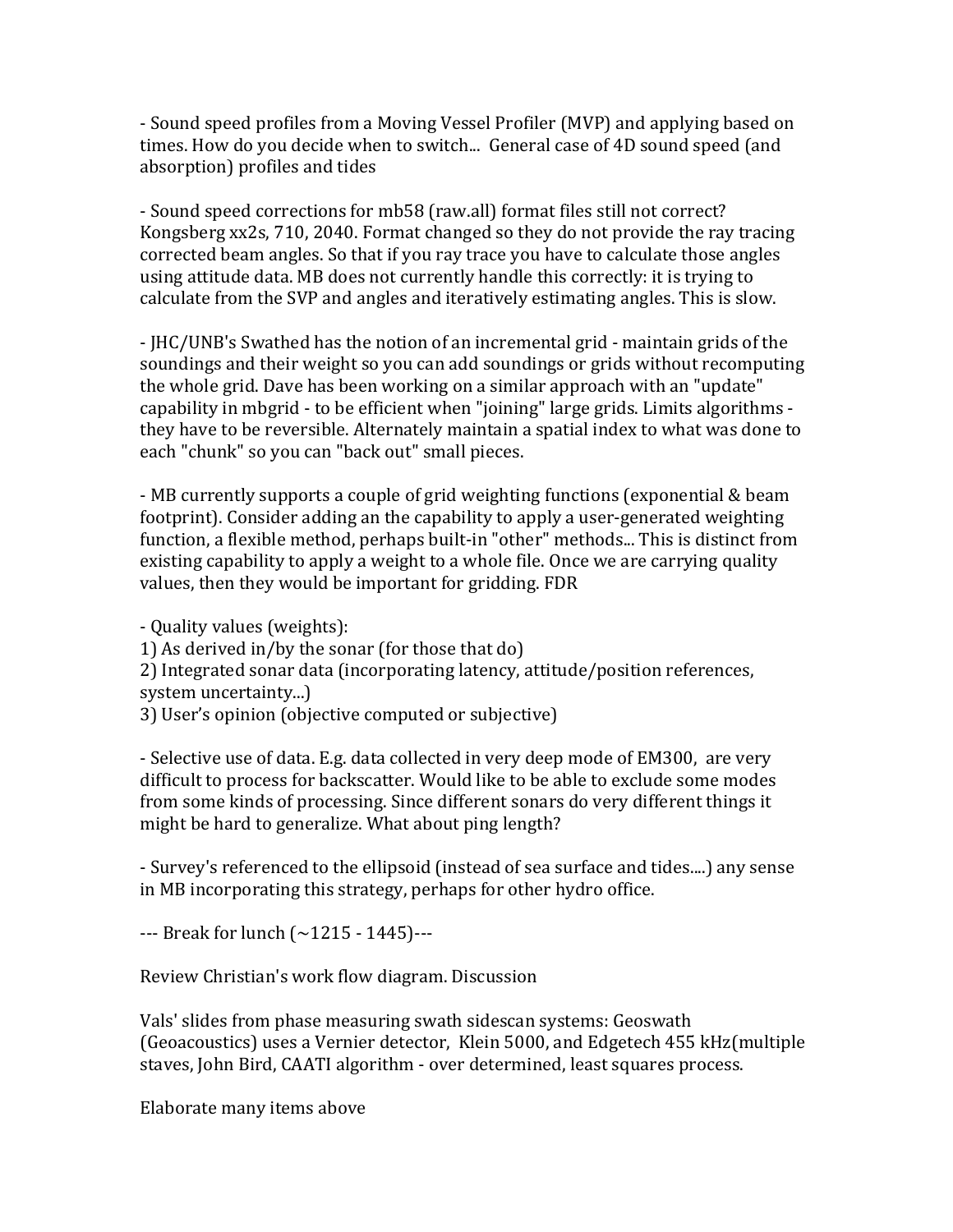--- break --

Dave's slide of data processing flow. Once set up, the order isn't particularly important except that MBnavadjust creates a project on it's own so you really need to have the editing done first.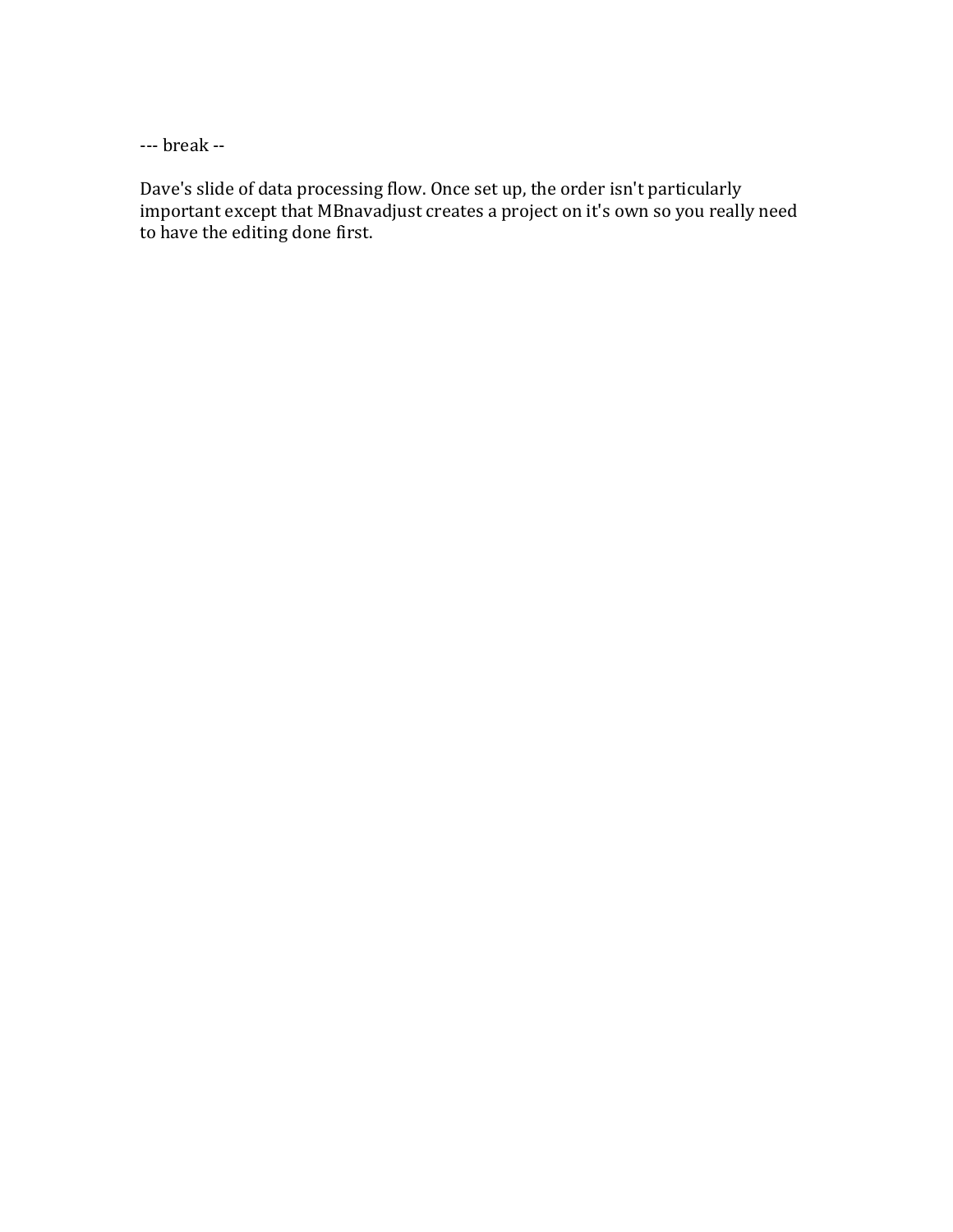### **18 January 2012**

Seminar Room in Lamont Hall

Bob Covill's GUI project manager (URL) to Bob's blog

Hartmut understands that NSF is not likely to fund the IHO development effort and he will seek other support

Discussion (Val and Dave C.) about the internal structure of MB and GSF. Merits of being able to use MB (mbcopy) as a tool to translate other formats into GSF. Data loss exporting from CARIS into GSF often looses data - this isn't an issue with the GSF format, but rather with the exporter(s).

Demo of mbeditviz. discussion of enhancing cal mode, how to pick/color segments, color by files, there are situations where more than two colors are desirable. Colormap for the data, bathy, perhaps quality. Color by distance (displacement) from a gridded surface. It would be nice to see/show a color bar (scale.)

Lock files: demo (Dave  $C$ .) - showing the warning for locked files still in use by leaving editviz running and trying to run mbedit on one of the files. Add ability to selectively remove lock files by username, host IP, etc. Right now the removal is all or nothing. A running app won't break if it's lock file is removed, but defeats the intent. Consider improved parsing of the lock file content. Need to explore remote locking and lock file content  $-$  e.g. does it contain the path to the file.

Would be nice to have a geo context (location map inset) in mbedit. In the queue after the transition to QT.

Format of (newest) FBT files: FM (IVS) does not read the "new" ( $\sim$ year old) fbt files. Need to update the documentation. FBT is supposed to contain bathy (and nothing else), keep the file small, structured to read fast. Capable of centimeter resolution. Header is doubles, content is shorts  $w/$  scaling. New version carries attitude. No travel times or angles. Not intended to be processing format. Consider adding weighting - it has to be there if we are going to allow weighting in MB. Consider making it extensible: probably FBT is not the right place for that. Format 71 can contain amplitude and sidescan - fbt files are an instance of 71s in which the amplitude and sidescan have been stripped out. Footprint size: perhaps - current effort contains beam angles.

Coverage map: can extract a crude estimate from the coverage mask in the inf file. Create a grid from the data and count the boxes that have data in them.

--- **break** --

There are two settings in mbdefaults related to file locking and fbt files. For your environment, you can elect to use the old fbt file format so creating new fbt files will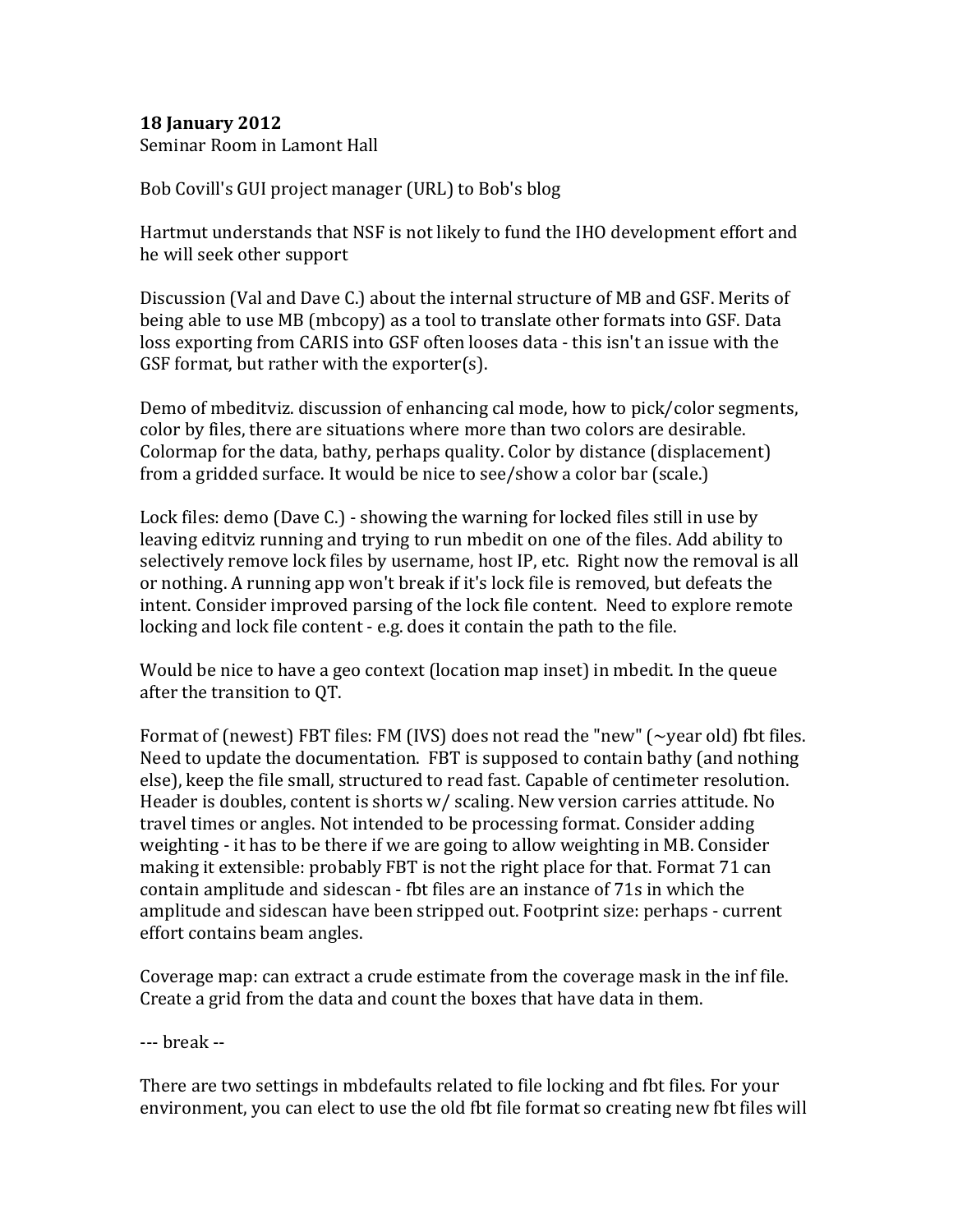be in the old format. So you can continue to make/use files that are compatible  $w/$ FM/IVS. (see the man page for mbdefaults)

You can disable use of lockfiles via mbdefaults for your environment. Multiple folks working together have to use the same defaults or chaos might ensue.

Searching through an mb datalist: does it make sense to allow addition of usersupplied key/value pairs? Other mb apps would ignore pairs that they don't recognize. First: extend .inf files so that they exist for whole datalists. Then: ignoring unknowns safely. inf files don't include all of the comments, only the meta comments.

Review the "votes" from last night.

#### Documentation:

--------------

Maintain formal docs: man pages and cookbook which need to be up to date "how do I get started" Probably also encourage more informal docs

Is it possible to have a 2-5 page description of how to create your own file format? Perhaps in 15-20 pages. Does that mean that the architecture is too complex. Perhaps can outline the structure and make a check list and what needs to be done in a few pages. The subtlety of what has to be addressed in those functions is more complex. The breadth of input files is broad (xdr, netcdf, multiple files, etc.) which is part of what makes it complex.

Think about how to maintain long term development and support for mb. How can we bring in younger programmers? Developer's manual? How to write code. Consider a developer's workshop (different from user training.) Consider discussion with other folks (e.g. Paul Wessel and Walter Smith) about this issue - lessons learned, common issues.

User facilitation - consider somewhat more formal user training (for using mb.) Annually? But not around fall AGU. We might find someone qualified to run a user training session associated  $w/$  AGU.

Quality indicators:

#### -------------------

The re-factoring/architecting will probably be done before quality indicators are incorporated. One set, two sets, more than two sets of quality values?

General sources: uncertainty modeling (CUBE) (set of parameters) for each model of echosounder (which isn't quite right) which are quasi-static, real-time approaches based on signal strength - vendors may (or may not) implement them the same way, RMS error around phase detects, standard deviation of weighted mean time of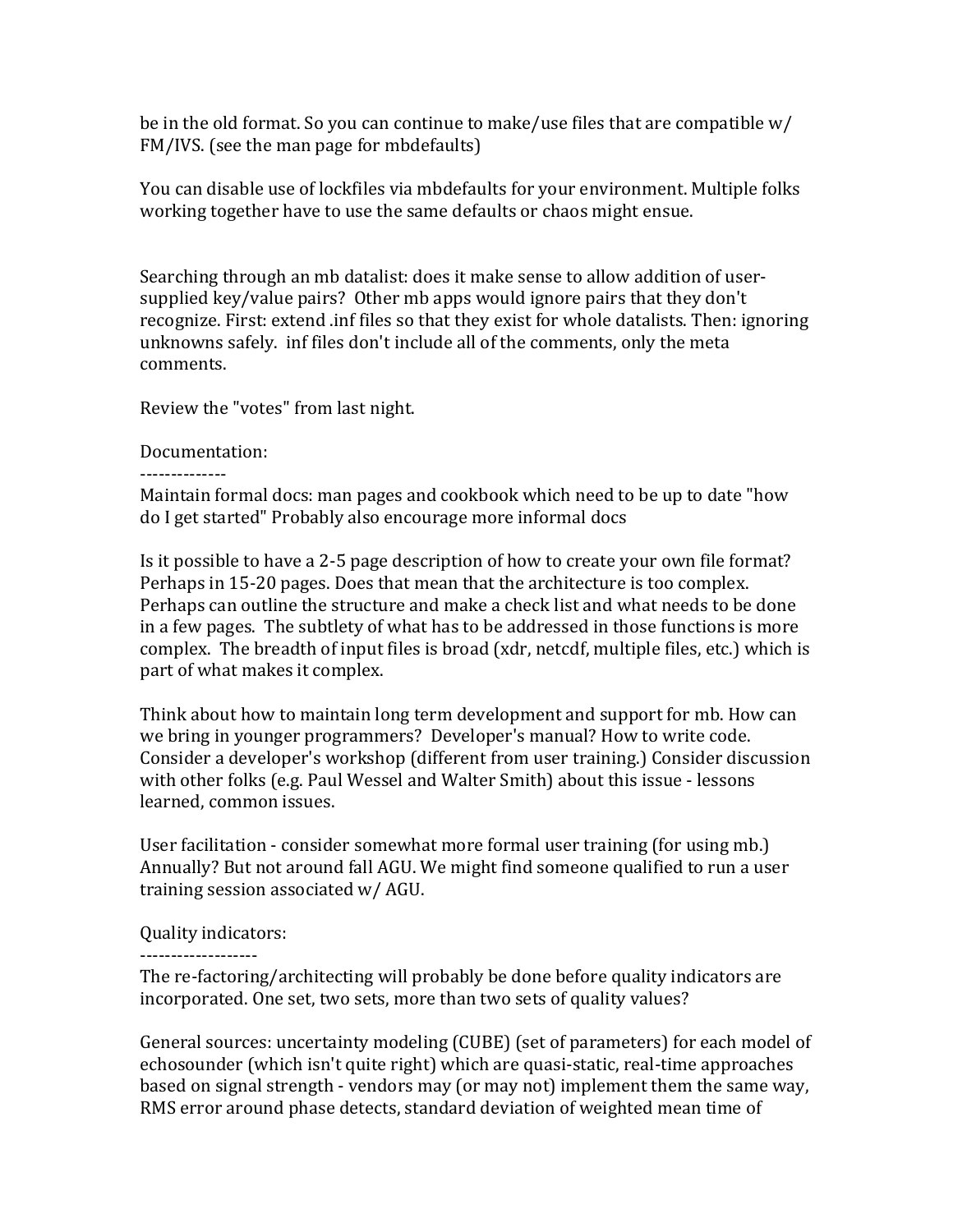arrival for amplitude detects. Different vendors (and different types of sonars) do/will use different methods. Marketing potentially confuses the problem. Published (well documented) methods are desirable and can be done using observables with no proprietary knowledge of a particular sonar implementation. They only address the acoustic system, not the whole survey system.

Could potentially be many quality assessments/factors/indicators for a single data set (file/ping/swath.)

Historically, MB has only had per-beam flags.

Potentially add "a couple" of quantitative values that come from somewhere and possibly manipulated by users. At least some sonars will include values in their data. mb ("the API") has to be able to deal with them across different sonars and vendors so that they can be operated on say when constructing a grid.

Perhaps we should also discuss this in a broader context - other folks. Will propose something for further discussion. (Current thinking: keep beam flags, add 3 values: appropriately calculated uncertainty estimates (vert and horiz); a weighting value perhaps derived from user-settable characteristics (e.g. beam angle, detect type...)

Could use Lurton/Augstin definitions for acoustic part. Got reference. The Rob Hare et. al, paper on the whole system.

What do you intend to do with OFs?

1) quantitative statment(s) about this sounding  $\alpha$  (can be used computationally) 2) good:not-good, etc. (probably not computational), might belong elsewhere (metadata?)

Could look at the IHO standards which contain some defined parameters. Yes and no....

S44 (current QC surveys) talks about TPU, categorization of surveys (orders) and max limits for them. Does not specify how they must be computed.

# CHRT (CUBE V2):

---------------

How about GeoCoder also? (requires real acoustic values.) It has awkward licensing terms (like original CUBE) so it's unlikely that it would be GeoCoder but it's not out of the question to re-implement some of the ideas in GeoCoder. Approach by recoding algorithms.

Open to other/additional implementations

Adding seafloor characterizations to MB

Need to be sure that the new architecture allows high quality seafloor characterization. Val will provide a list of needs.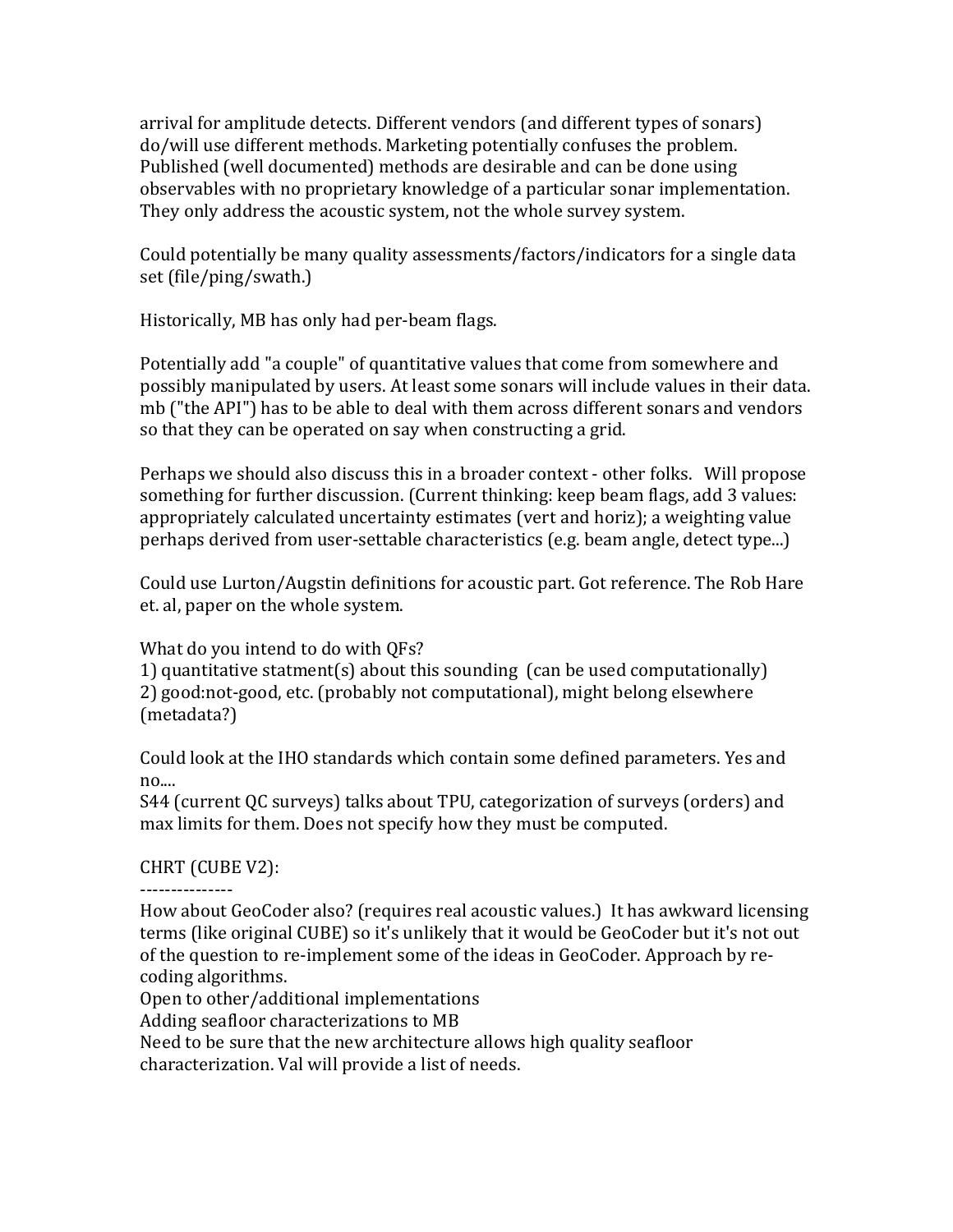--- lunch break --

Metatdata: -----------

A new mbinfo output type that is: selectable: text, json, xml.... extensible sufficient to bootstrap an ISO metadata record

easier to parse output format look at some samples of current file level Could encourage vendors to incorporate more metatdata details into raw files Switch to ISO standard time format in new output formats. Consider including both time formats

Improved calibration:

---------------------

See earlier discussion, add robust estimator(s) in mbeditviz needs documentation

Native support for reading gzip files:

--------------------------------------

It's complex to read through the gzip libraries because the  $I/O$  is so diverse in many of the different multibeam formats that MB supports. For simple byte-stream formats it's not particularly hard, but for NetCDF and GSF, their libraries are actually doing the open and reading so they would have to be modified.

Discussion of unzipping into a temporary store (ramdisk, memory, scratch diskdir, \$MBTEMPDIR).... perhaps need a mechanism (mbset) to save or destroy unzipped files. Possibly implement in a way that the source file can be on a read-only file system.

gzip library offers support for a user space file system

Additional (including GIS) outputs:

-----------------------------------

There are additional data produces that would be valuable to lots of folks. Need to develop a clear list of output types:

- well known text (wkt) (search Wikipedia) for track line (NGDC)

- shapefile (ARC)
- kml/kmz
- gml
- gpx
- BAGs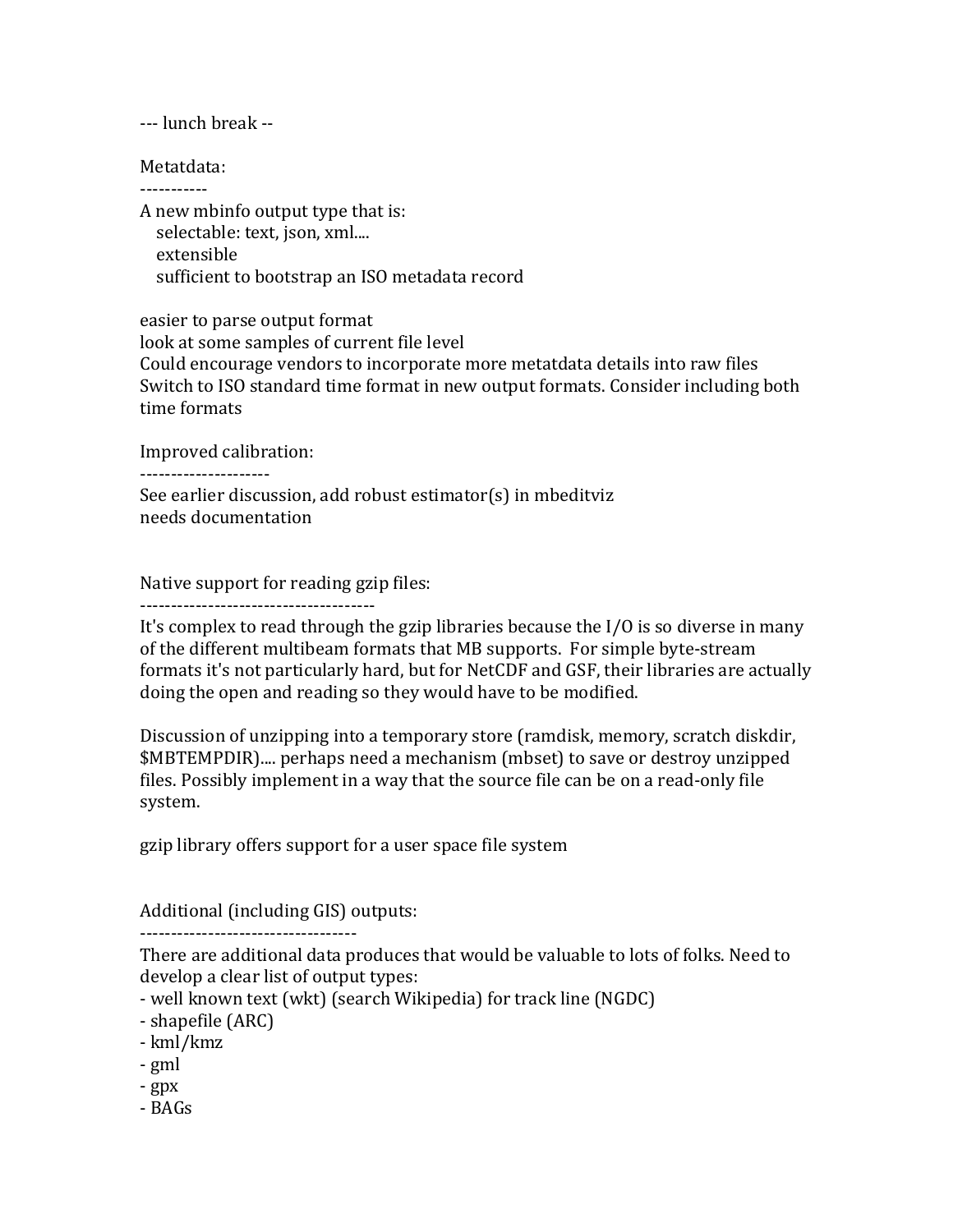- route (plans) kml, ascii plan (Kongsberg's format), Endeavor, NMEA - point data (sites, way points, etc.), NMEA consider capability to convert to/from formats via OGR mblist can already output to NetCDF, possibly others?

Water column data:

-------------------

A growing field of interest When signal level is low, the (a)TVG ramp at range makes them look big - interferes w/ amplitude thresholding. Construct voxels Consider impact of compression methods on small features... SIS drops water column data where there is no valid bottom detect Shallow water systems (Reson) can produce a gigabyte of data per minute in shallow water....

Generic File Format (GFF)

--------------------------

The goal is to have a low threshold (aka easy) way to get some new data (type, source) in MB for exploration, either for a new sonar or some labgadget/experiment. Generalize the concept of a sonar, reference frame, mounting, "beams", etc.

How is this different from (the goal of) GSF? more generic, does not have sensors specific records, fields are more precisely defined. The cycle time for adding things to GSF can be long (to very long.)

If you define a format that meets your needs, MB can support that. Probably faster if you contribute the code. A generic one could become mb72.

Arbitrary weighting:

--------------------

A weighting scheme to fit in fbt files, it would be good to have a method for usergenerated weights to be entered.

Most existing formats do have the capability to store weights so ancillary files might be the most likely approach. Hadn't thought about pushing it into existing formats (that don't have a place for it.)

Calculate on per-sounding basis, may depend on real-time stuff.. "It just wasn't as simple as I originally thought it would be" but surely there is a reasonable way to do it.

## FAR

Long term persistence of MB (dev and support):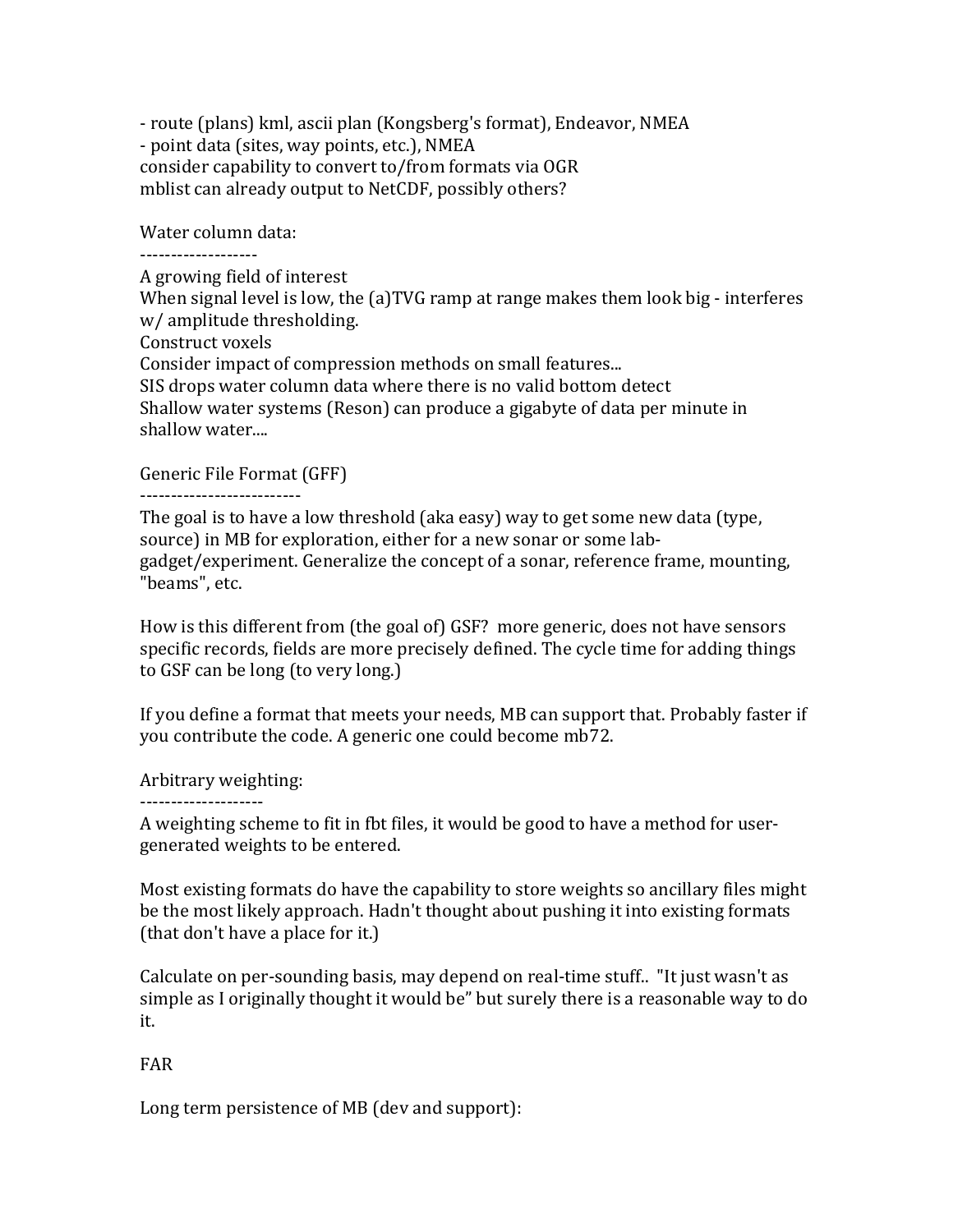---------------------------------------------- Sustainability plan

Talk w/ Paul, Russ Rew (NetCDF)

Can't do the long term thing by just hiring a programmer (need the fire in the belly) Consider: summer interns, a Google summer student, (above) developer's forum, what else, developers mailing list

Discussion of pros and cons of a single list vs separate lists.

Perhaps find someone with interest in QT? Jens at MARUM has significant experience  $w / QT / C$ ++/00. There is other QT expertise at MARUM.

Improved Performance (including  $i$  /  $o$  and disk:

--------------------------------------------

much detail from yesterday

more robust code (valgrind)

trackdown the malloc opportunities for software quality improvement extinguish the compile time warnings

FUSE (via libgz and perhaps independently for low overhead "file" access) threading might make sense in some contexts  $(e.g., gridding, ray tracing)$ 

coarse parallelization mbm\_multiwhatever

processing close to the data (large, fast disks with local computing)

document some clues about how to assess performance and optimize in a few typical processing environments

Learn (perhaps) from HADOOP (Apache's version of very large scale paralleled computing, Google's mapreduce) HADOOP's distributed file system might be a feature

Perhaps an mbsystem web site that would allow you to upload a file and get the output of (say) mblist, back. Perhaps Google would host it?

Apple multithreading library libdispatch grand central dispatch (becoming available for Ubuntu and FreeBSD.

Google also has something out there.

Improved GUI (project mgr):

---------------------------

Bob Covill and Hartmut have done some work on various versions.

They do different things, coded differently

How do you tradeoff simplicity vs completeness

It would be possible to create a data flow (graphical) strategy (e.g. built in LabView) GRASS has a gui interface that reaches their command line tools. There is an mbio reader for GRASS. Could be Covill.

How do you capture the file system structure of the data store organization in (to use with/in) such a gui? projects, data lists, data products, etc.

Art Lerner-Lam stopped by for a visit.